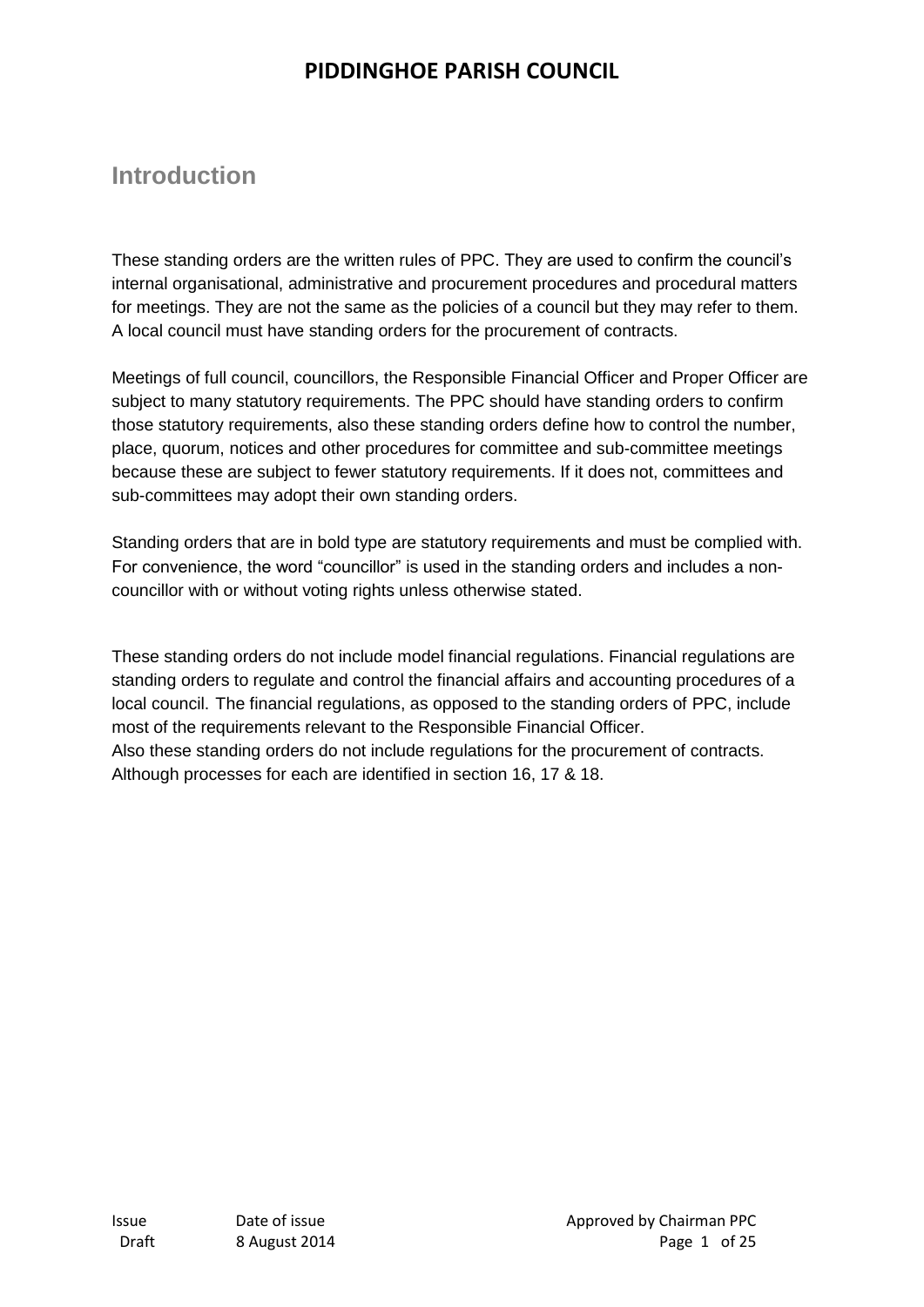## **List of model standing orders**

- **1.** Rules of debate at meetings
- **2.** Disorderly conduct at meetings
- **3.** Meetings generally
- **4.** Committees and sub-committees
- **5.** Ordinary council meetings
- **6.** Extraordinary meetings of the council and committees and sub-committees
- **7.** Previous resolutions
- **8.** Voting on appointments
- **9.** Motions for a meeting that require written notice to be given to the Proper Officer
- **10.** Motions at a meeting that do not require written notice
- **11.** Handling confidential or sensitive information
- **12.** Draft minutes
- **13.** Code of conduct and dispensations
- **14.** Code of conduct complaints
- **15.** Proper Officer
- **16.** Responsible Financial Officer
- **17.** Accounts and accounting statements
- **18.** Financial controls and procurement
- **19.** Handling staff matters
- **20.** Requests for information
- **21.** Relations with the press/media
- **22.** Execution and sealing of legal deeds
- **23.** Communicating with District and County or Unitary councillors
- **24.** Restrictions on councillor activities
- **25.** Standing orders generally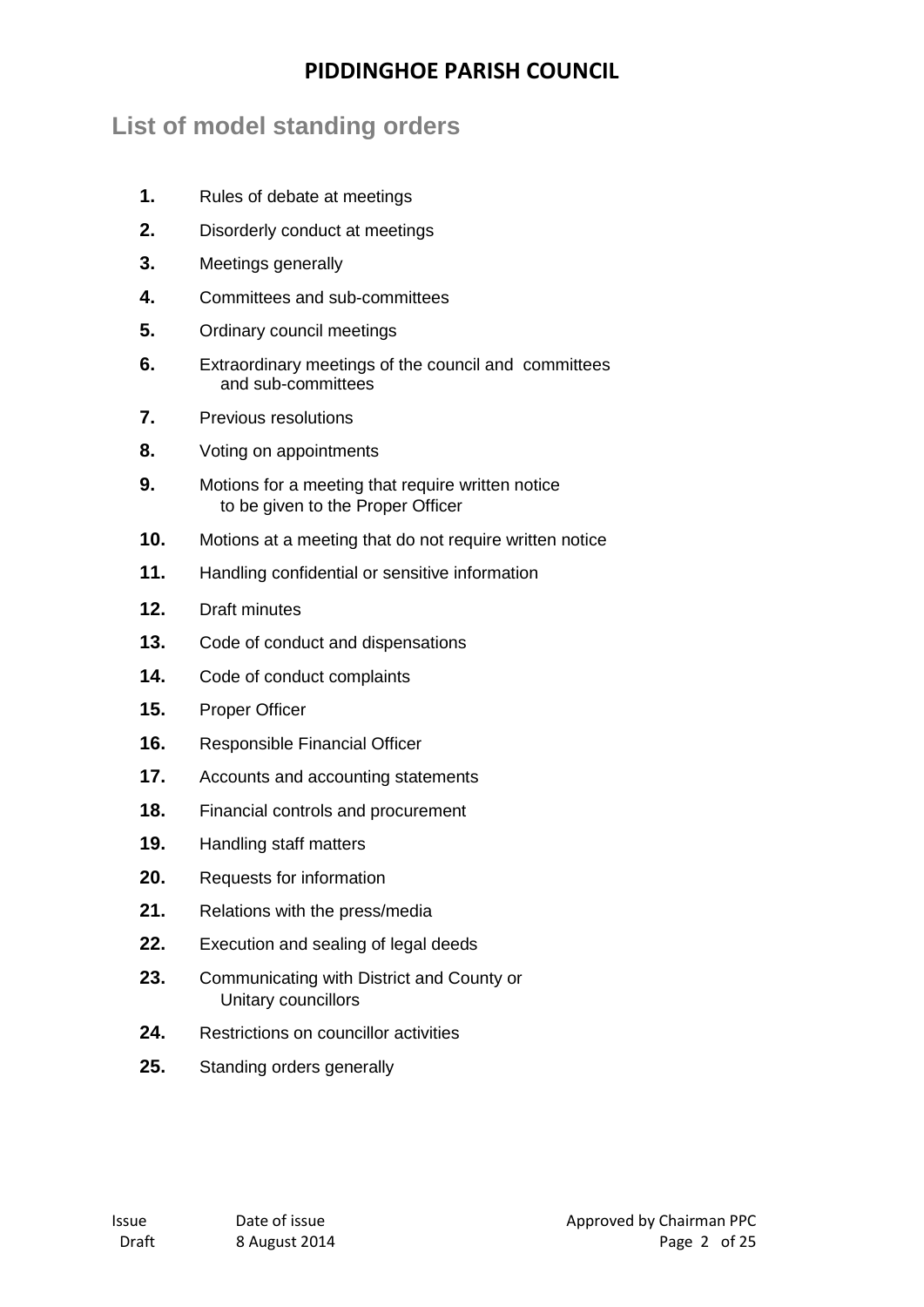#### 1. **Rules of debate at meetings**

- a Motions on the agenda shall be considered in the order that they appear unless the order is changed at the discretion of the chairman of the meeting.
- b A motion (including an amendment) shall not be progressed unless it has been moved and seconded.
- c A motion on the agenda that is not moved by its proposer may be treated by the chairman of the meeting as withdrawn.
- d If a motion (including an amendment) has been seconded, it may be withdrawn by the proposer only with the consent of the seconder and the meeting.
- e An amendment is a proposal to remove or add words to a motion. It shall not negate the motion.
- f If an amendment to the original motion is carried, the original motion becomes the substantive motion upon which further amendment(s) may be moved.
- g An amendment shall not be considered unless early verbal notice of it is given at the meeting and, if requested by the chairman of the meeting, is expressed in writing to the
- h A councillor may move an amendment to his own motion if agreed by the meeting. If a motion has already been seconded, the amendment shall be with the consent of the seconder and the meeting.
- i If there is more than one amendment to an original or substantive motion, the amendments shall be moved in the order directed by the chairman.
- j Subject to standing order 1(k) below, only one amendment shall be moved and debated at a time, the order of which shall be directed by the chairman of the meeting.
- k One or more amendments may be discussed together if the chairman of the meeting considers this expedient but each amendment shall be voted upon separately.
- l A councillor may not move more than one amendment to an original or substantive motion.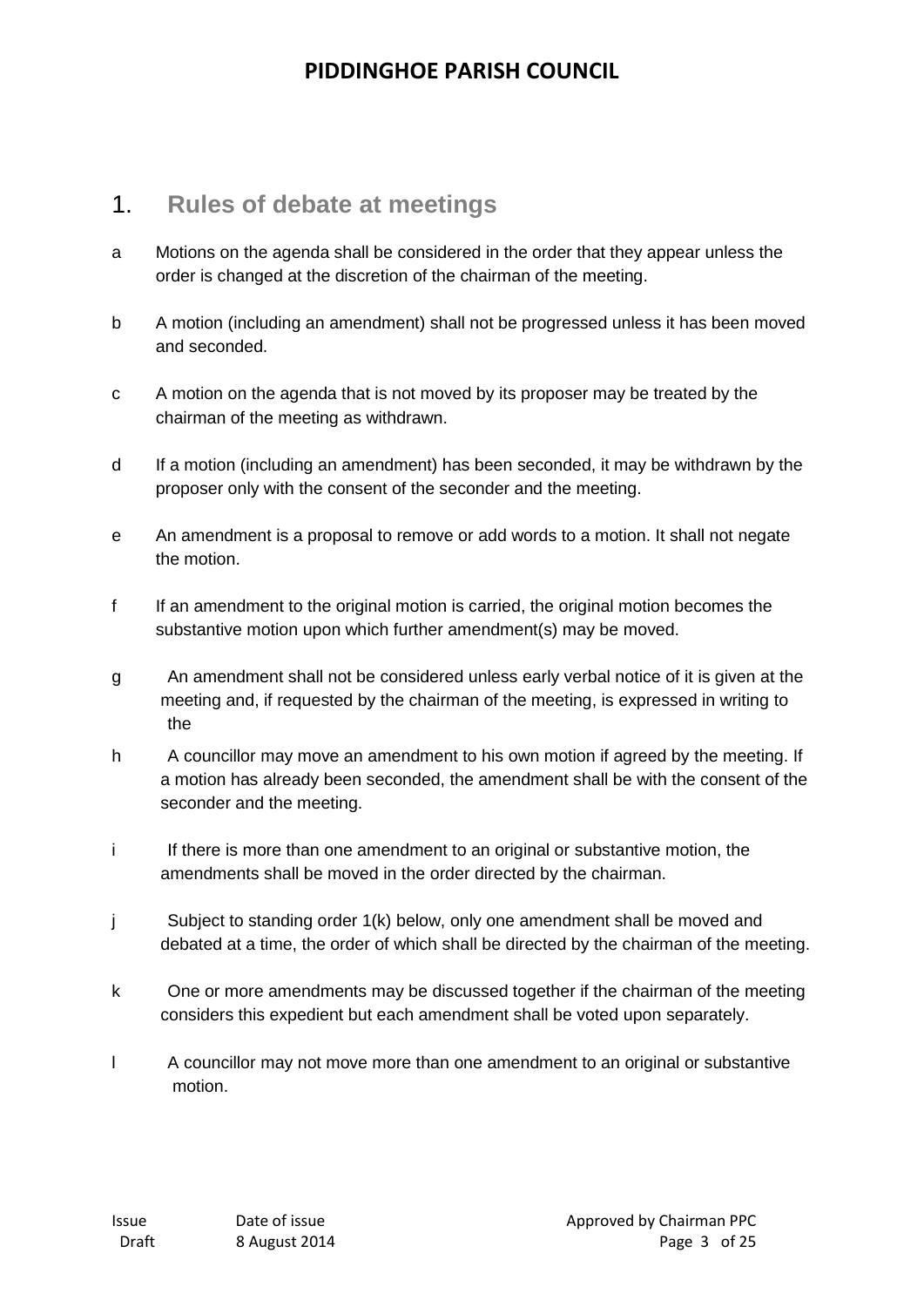- m The mover of an amendment has no right of reply at the end of debate on it.
- n Where a series of amendments to an original motion are carried, the mover of the original motion shall have a right of reply either at the end of debate of the first amendment or at the very end of debate on the final substantive motion immediately before it is put to the vote.
- o Unless permitted by the chairman of the meeting, a councillor may speak once in the debate on a motion except:

i. to speak on an amendment moved by another councillor;

- ii. to move or speak on another amendment if the motion has been amended since he last spoke;
- iii. to make a point of order;
- iv. to give a personal explanation; or
- v. in exercise of a right of reply.
- p During the debate of a motion, a councillor may interrupt only on a point of order or a personal explanation and the councillor who was interrupted shall stop speaking. A councillor raising a point of order shall identify the standing order which he considers has been breached or specify the other irregularity in the proceedings of the meeting he is concerned by.
- q A point of order shall be decided by the chairman of the meeting and his decision shall be final.
- r When a motion is under debate, no other motion shall be moved except:
	- i. to amend the motion;
	- ii. to proceed to the next business;
	- iii. to adjourn the debate;
	- iv. to put the motion to a vote;
	- v. to ask a person to be no longer heard or to leave the meeting;
	- vi. to refer a motion to a committee or sub-committee for consideration;
	- vii. to exclude the public and press;
	- viii. to adjourn the meeting; or
	- ix. to suspend particular standing order(s) excepting those which reflect mandatory statutory requirements.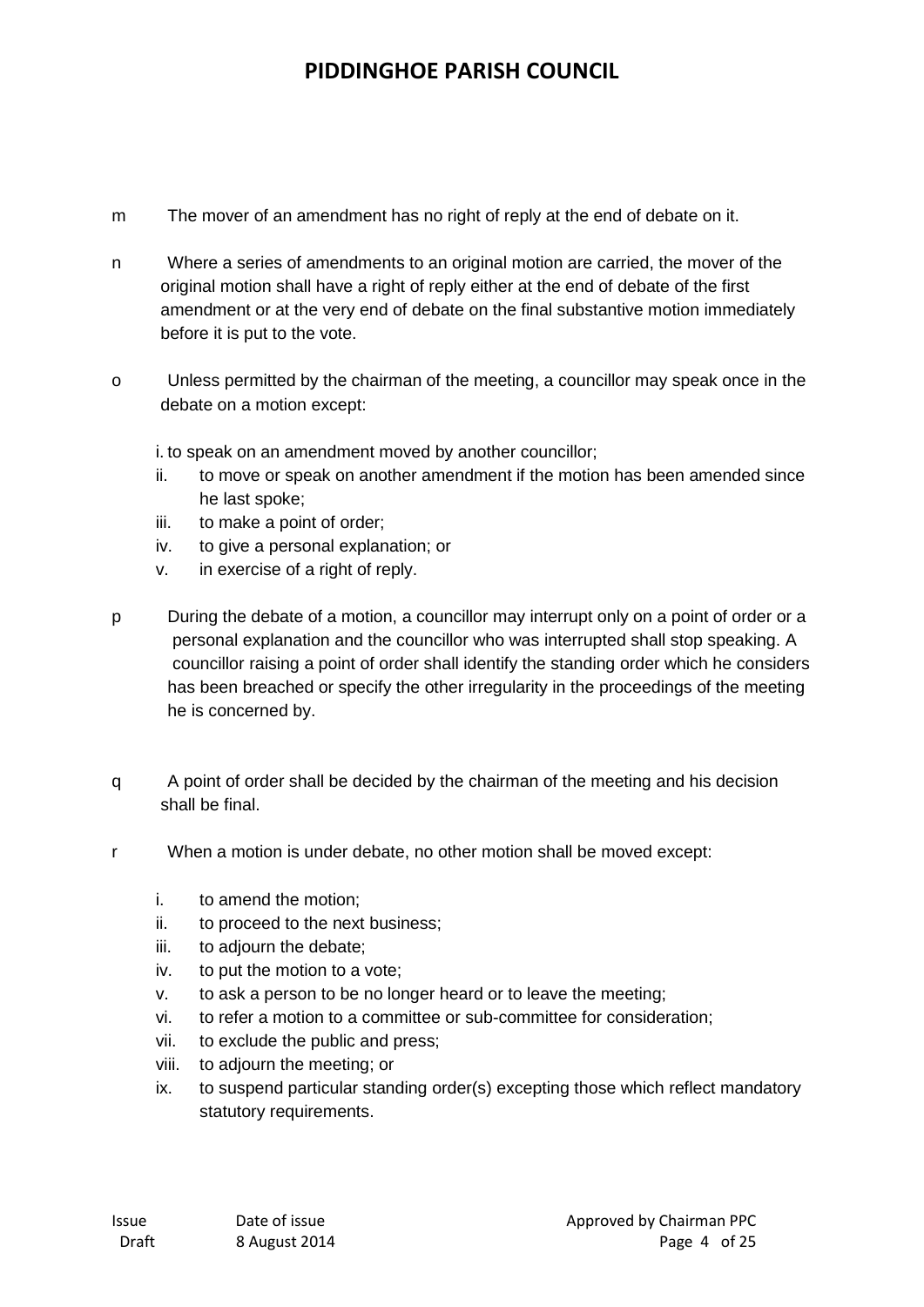- s Before an original or substantive motion is put to the vote, the chairman of the meeting shall be satisfied that the motion has been sufficiently debated and that the mover of the motion under debate has exercised or waived his right of reply.
- t Excluding motions moved understanding order 1(r) above, the contributions or speeches by a councillor shall relate only to the motion under discussion and shall not exceed 5 minutes without the consent of the chairman of the meeting.

## **2 Disorderly conduct at meetings**

- a No person shall obstruct the transaction of business at a meeting or behave offensively or improperly. If this standing order is ignored, the chairman of the meeting shall request such person(s) to moderate or improve their conduct.
- b If person(s) disregard the request of the chairman of the meeting to moderate or improve their conduct, any councillor or the chairman of the meeting may move that the person be no longer heard or excluded from the meeting. The motion, if seconded, shall be put to the vote without discussion.
- c If a resolution made under standing order 2(b) above is ignored, the chairman of the meeting may take further reasonable steps to restore order or to progress the meeting. This may include temporarily suspending or closing the meeting.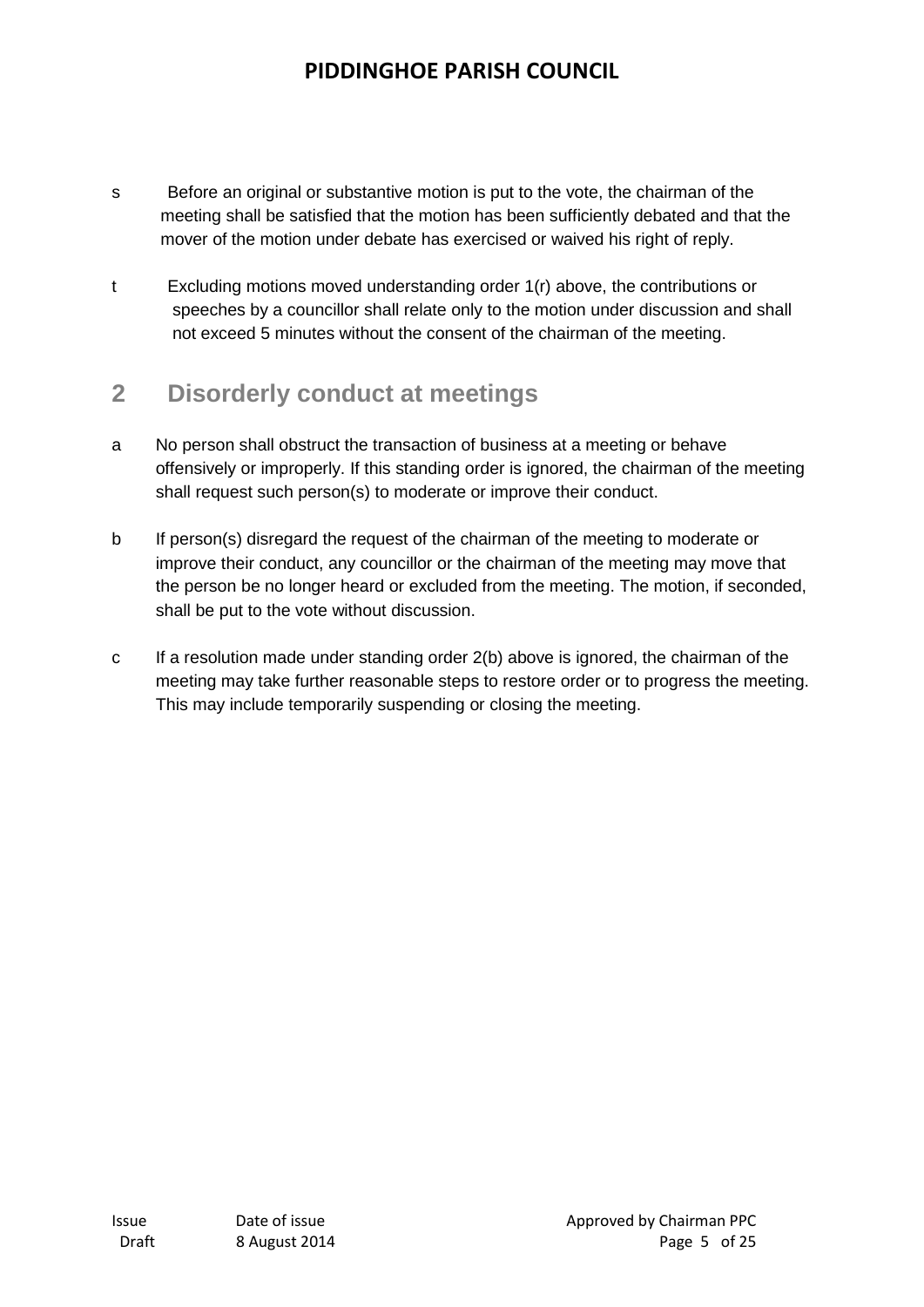### **3 Meetings generally**

 $\mathcal{L}_{\mathcal{A}}$ 

 $\mathcal{L}_{\mathcal{A}}$ 

 $\mathcal{L}_{\mathcal{A}}$ 

- **Full Council meetings**
- **Committee meetings**
- Sub-committee meetings
- a **Meetings shall not take place in premises which at the time of the meeting are used for the supply of alcohol, unless no other premises are available free of charge or at a reasonable cost.**
- b **The minimum three clear days for notice of a meeting does not include the day on which notice was issued, the day of the meeting, a Sunday, a day of the Christmas break, a day of the Easter break or of a bank holiday or a day appointed for public thanksgiving or mourning.**
- c **The minimum three clear days' public notice for a meeting does not include the day on which the notice was issued or the day of the meeting unless the meeting is convened at shorter notice** OR [The minimum three clear days' public notice of a meeting does not include the day on which the notice was issued or the day of the meeting].
- d **Meetings shall be open to the public unless their presence is prejudicial to the public interest by reason of the confidential nature of the business to be transacted or for other special reasons. The public's exclusion from part or all of a meeting shall be by a resolution which shall give reasons for the public's exclusion.**
	- e Members of the public may make representations, answer questions and give evidence at a meeting which they are entitled to attend in respect of the business on the agenda.
	- f The period of time designated for public participation at a meeting in accordance with standing order 3(e) above shall not exceed 15 minutes unless directed by the chairman of the meeting.
	- g Subject to standing order 3(f) above, a member of the public shall not speak for more than 3 minutes.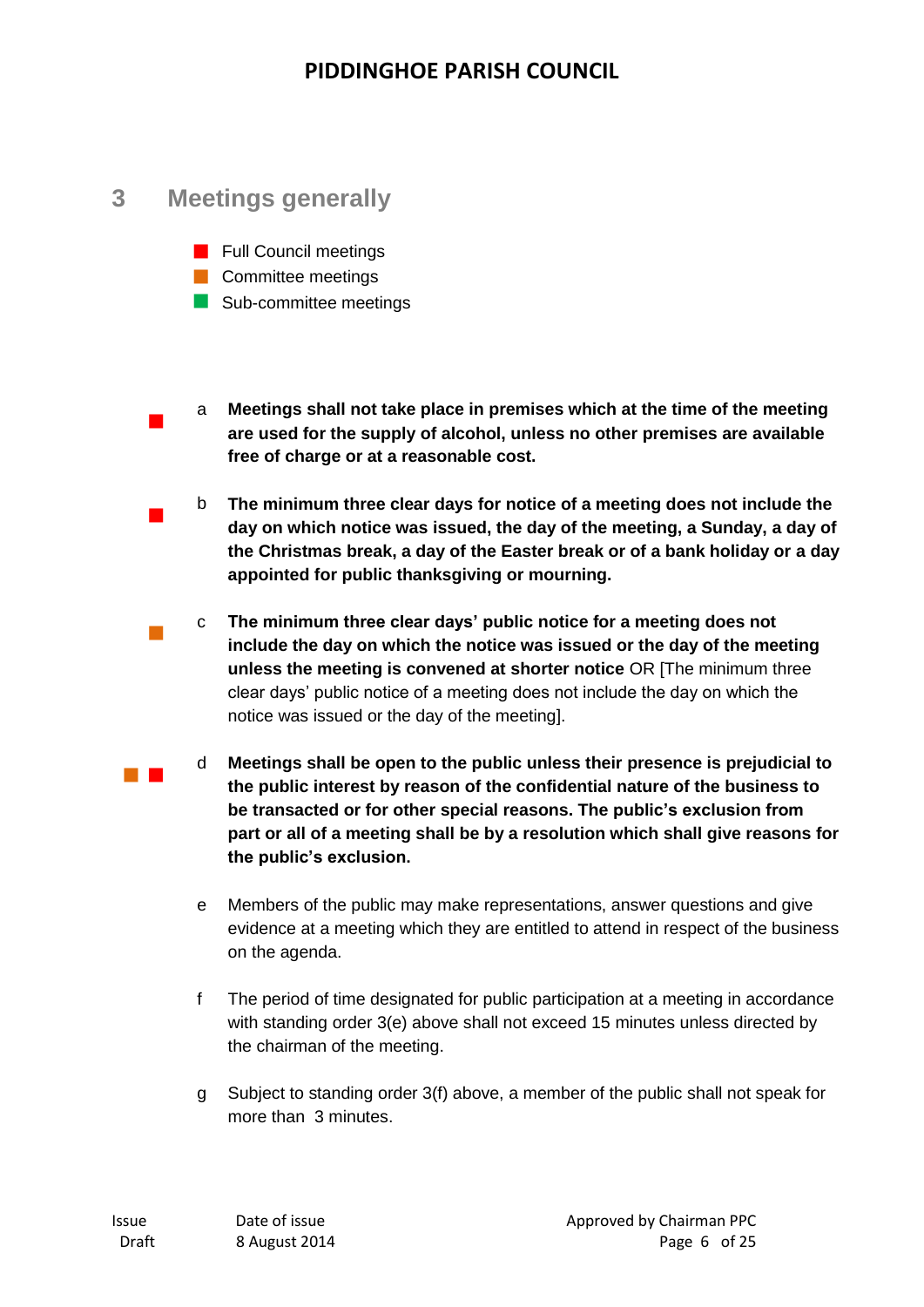- h In accordance with standing order 3(e) above, a question shall not require a response at the meeting nor start a debate on the question. The chairman of the meeting may direct that a written or oral response be given.
- i [A person shall stand when requesting to speak and when speaking (except when a person has a disability or is likely to suffer discomfort)] OR [A person shall raise his hand when requesting to speak and stand when speaking (except when a person has a disability or is likely to suffer discomfort)]. The chairman of the meeting may at any time permit a person to be seated when speaking.
- j A person who speaks at a meeting shall direct his comments to the chairman of the meeting.
- k Only one person is permitted to speak at a time. If more than one person wants to speak, the chairman of the meeting shall direct the order of speaking.
- l **Photographing, recording, broadcasting or transmitting the proceedings of a meeting by any means is not permitted without the Council's** prior written **consent**.
	- m **The press shall be provided with reasonable facilities for the taking of their report of all or part of a meeting at which they are entitled to be present**.
	- n **Subject to standing orders which indicate otherwise, anything authorised or required to be done by, to or before the Chairman of the Council may in his absence be done by, to or before the Vice-Chairman of the Council (if any).**
	- o **The Chairman, if present, shall preside at a meeting. If the Chairman is absent from a meeting, the Vice-Chairman, if present, shall preside. If both the Chairman and the Vice-Chairman are absent from a meeting, a councillor as chosen by the councillors present at the meeting shall preside at the meeting.**
- **THE R p Subject to a meeting being quorate, all questions at a meeting shall be decided by a majority of the councillors or councillors with voting rights present and voting.**

 $\blacksquare$ 

 $\blacksquare$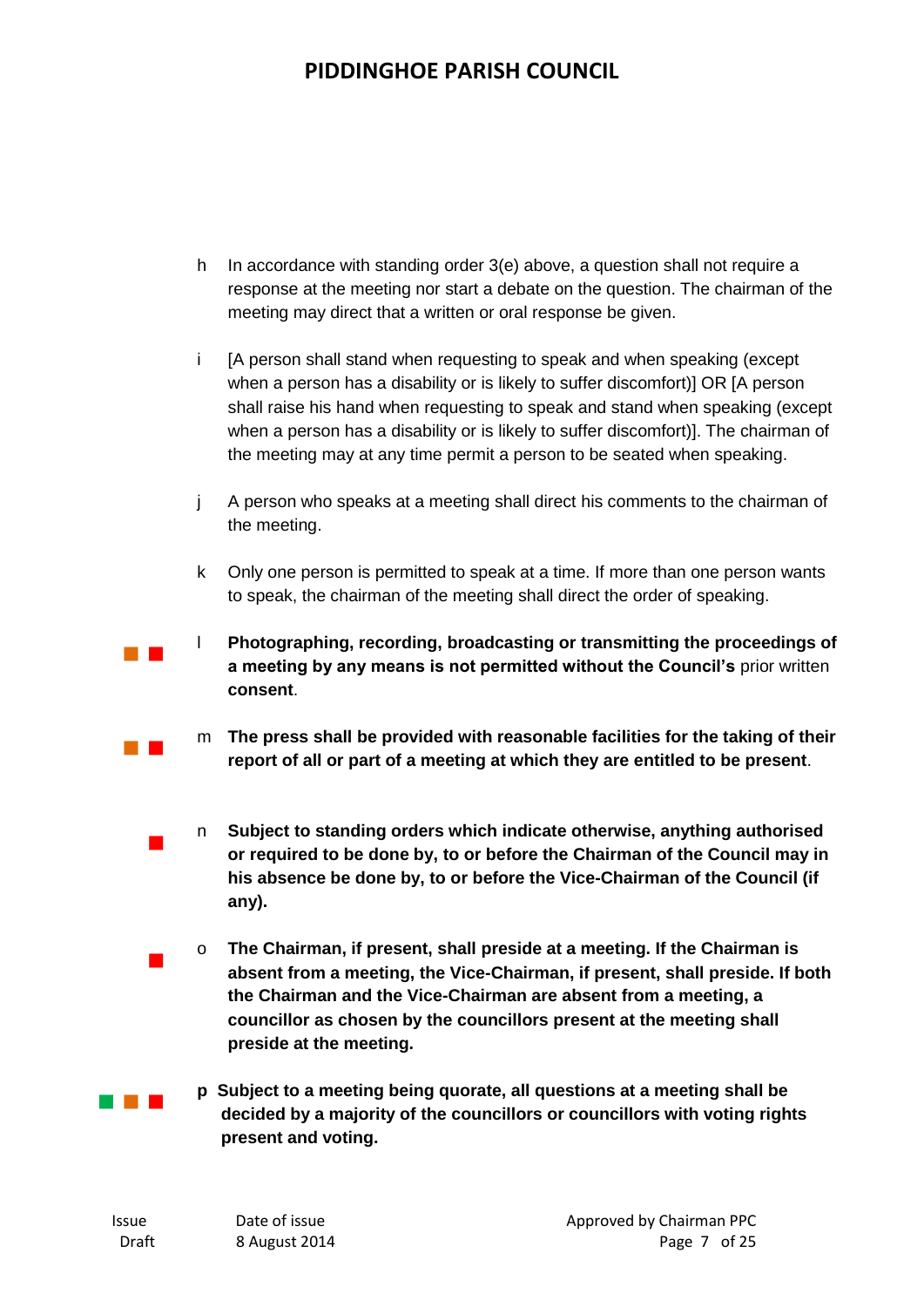

**q The chairman of a meeting may give an original vote on any matter put to the vote, and in the case of an equality of votes may exercise his casting vote whether or not he gave an original vote.**

*See standing orders 5(i) and (j) below for the different rules that apply in the election of the Chairman of the Council at the annual meeting of the council.*

- **r Unless standing orders provide otherwise, voting on a question shall be by a show of hands. At the request of a councillor, the voting on any question shall be recorded so as to show whether each councillor present and voting gave his vote for or against that question.** Such a request shall be made before moving on to the next item of business on the agenda.
- s The minutes of a meeting shall include an accurate record of the following: i.the time and place of the meeting;
	- ii. the names of councillors present and absent;
	- iii. interests that have been declared by councillors and non-councillors with voting rights:
	- iv. whether a councillor or non-councillor with voting rights left the meeting when matters that they held interests in were being considered;
	- v. if there was a public participation session; and
	- vi. the resolutions made.
- $\sim 10^{-1}$ *t (England)* **A councillor or a non-councillor with voting rights who has a disclosable pecuniary interest or another interest as set out in the council's code of conduct in a matter being considered at a meeting is subject to statutory limitations or restrictions under the code on his right to participate and vote on that matter.**
	- **u No business may be transacted at a meeting unless at least one-third of the whole number of members of the council are present and in no case shall the quorum of a meeting be less than three.**

 *See standing order 4d(viii) below for the quorum of a committee or sub-committee meeting.* 

and the control

 $\mathcal{L}_{\mathcal{A}}$ 

**v If a meeting is or becomes inquorate no business shall be transacted** and the meeting shall be closed. The business on the agenda for the meeting shall be adjourned to another meeting.

w A meeting shall not exceed a period of ( 2 ) hours.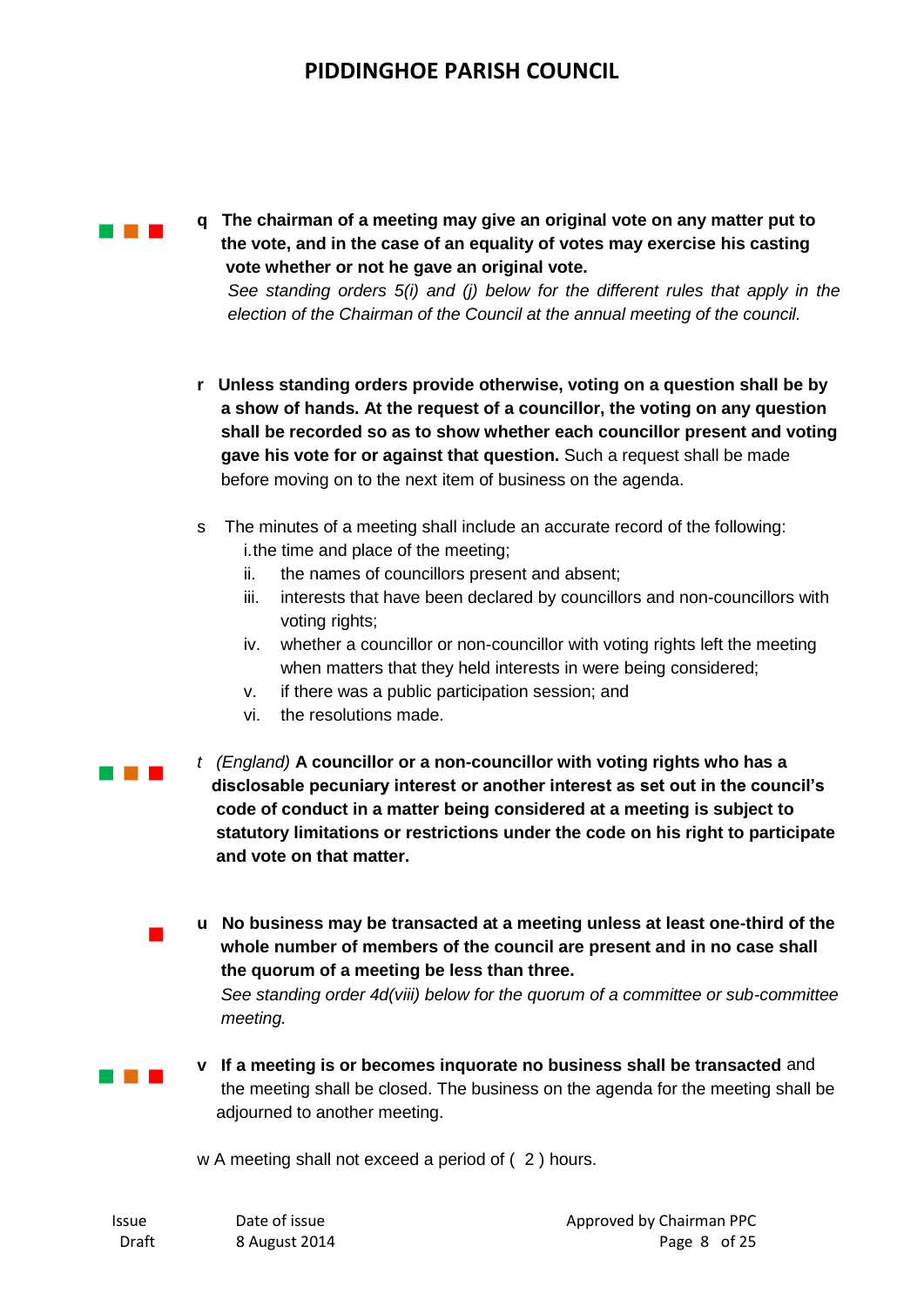### **4 Committees and sub-committees**

- a **Unless the council determines otherwise, a committee may appoint a subcommittee whose terms of reference and members shall be determined by the committee.**
- b **The members of a committee may include non-councillors unless it is a committee which regulates and controls the finances of the council.**
- c **Unless the council determines otherwise, all the members of an advisory committee and a sub-committee of the advisory committee may be noncouncillors.**
- d The council may appoint standing committees or other committees as may be necessary, and:

i. shall determine their terms of reference;

- ii. shall determine the number and time of the ordinary meetings of a standing committee up until the date of the next annual meeting of full council;
- iii. shall permit a committee, other than in respect of the ordinary meetings of a committee, to determine the number and time of its meetings;
- iv. shall, subject to standing orders 4(b) and (c) above, appoint and determine the terms of office of members of such a committee;
- v. may, subject to standing orders 4(b) and (c) above, appoint and determine the terms of office of the substitute members to a committee whose role is to replace the ordinary members at a meeting of a committee if the ordinary members of the committee confirm to the Proper Officer 5 days before the meeting that they are unable to attend;
- vi. shall, after it has appointed the members of a standing committee, appoint the chairman of the standing committee;
- vii. shall permit a committee other than a standing committee, to appoint its own chairman at the first meeting of the committee;
- viii. shall determine the place, notice requirements and quorum for a meeting of a committee and a sub-committee which shall be no less than three;
- ix. shall determine if the public may participate at a meeting of a committee;
- x. shall determine if the public and press are permitted to attend the meetings of a sub-committee and also the advance public notice requirements, if any, required for the meetings of a sub-committee;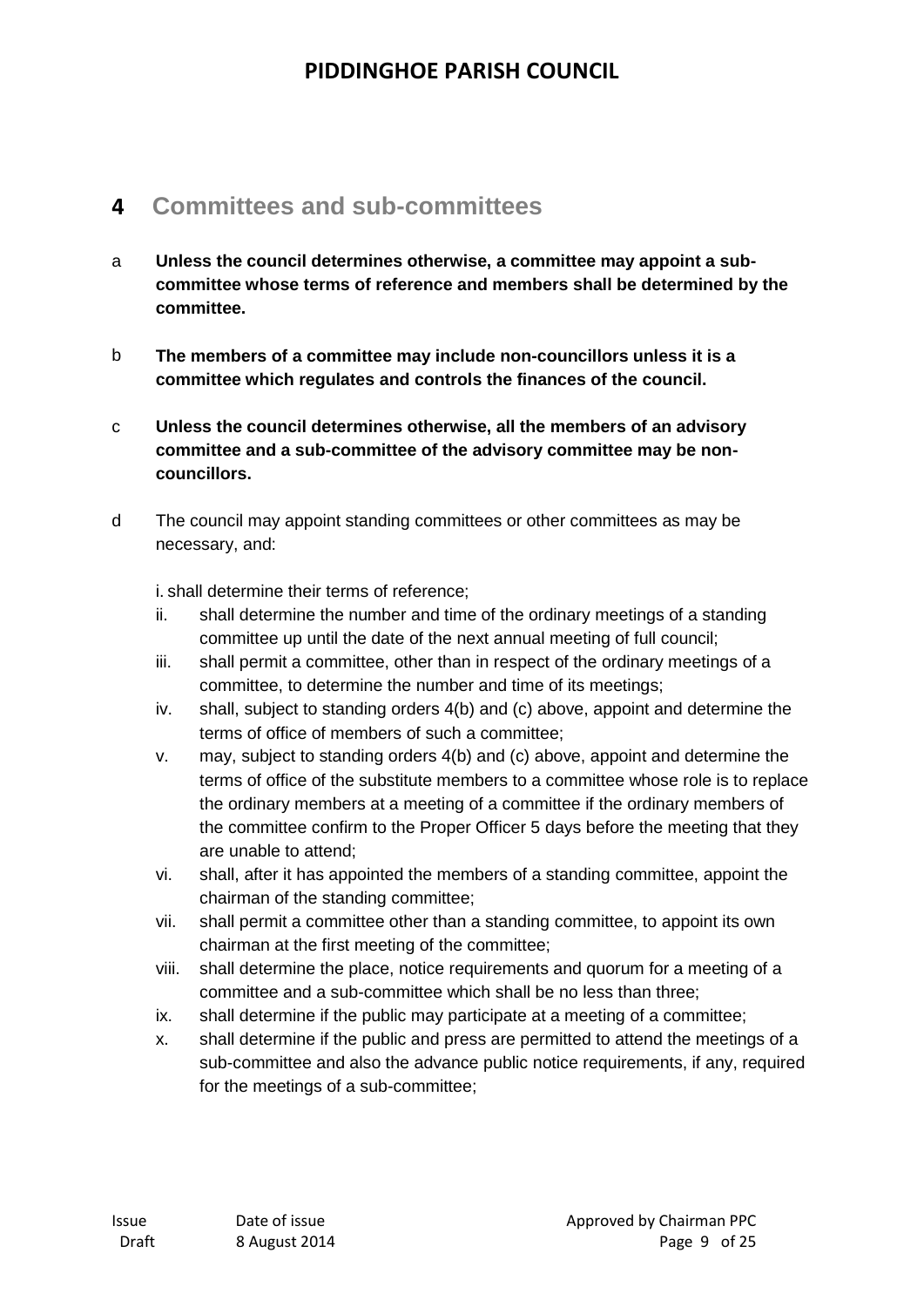- xi. shall determine if the public may participate at a meeting of a sub-committee that they are permitted to attend; and
- xii. may dissolve a committee.

## **5 Ordinary council meetings**

- **a In an election year, the annual meeting of the council shall be held on or within 14 days following the day on which the new councillors elected take office.**
- **b In a year which is not an election year, the annual meeting of a council shall be held on such day in May as the council may direct.**
- c **If no other time is fixed, the annual meeting of the council shall take place at 6pm.**
- d (*England*) **In addition to the annual meeting of the council, at least three other ordinary meetings shall be held in each year on such dates and times as the council directs.**
- **e The first business conducted at the annual meeting of the council shall be the election of the Chairman and Vice-Chairman (if any) of the Council.**
- **f The Chairman of the Council, unless he has resigned or becomes disqualified, shall continue in office and preside at the annual meeting until his successor is elected at the next annual meeting of the council.**
- **g The Vice-Chairman of the Council, if any, unless he resigns or becomes disqualified, shall hold office until immediately after the election of the Chairman of the Council at the next annual meeting of the council.**
- **h In an election year, if the current Chairman of the Council has not been re-elected as a member of the council, he shall preside at the meeting until a successor Chairman of the Council has been elected. The current Chairman of the Council**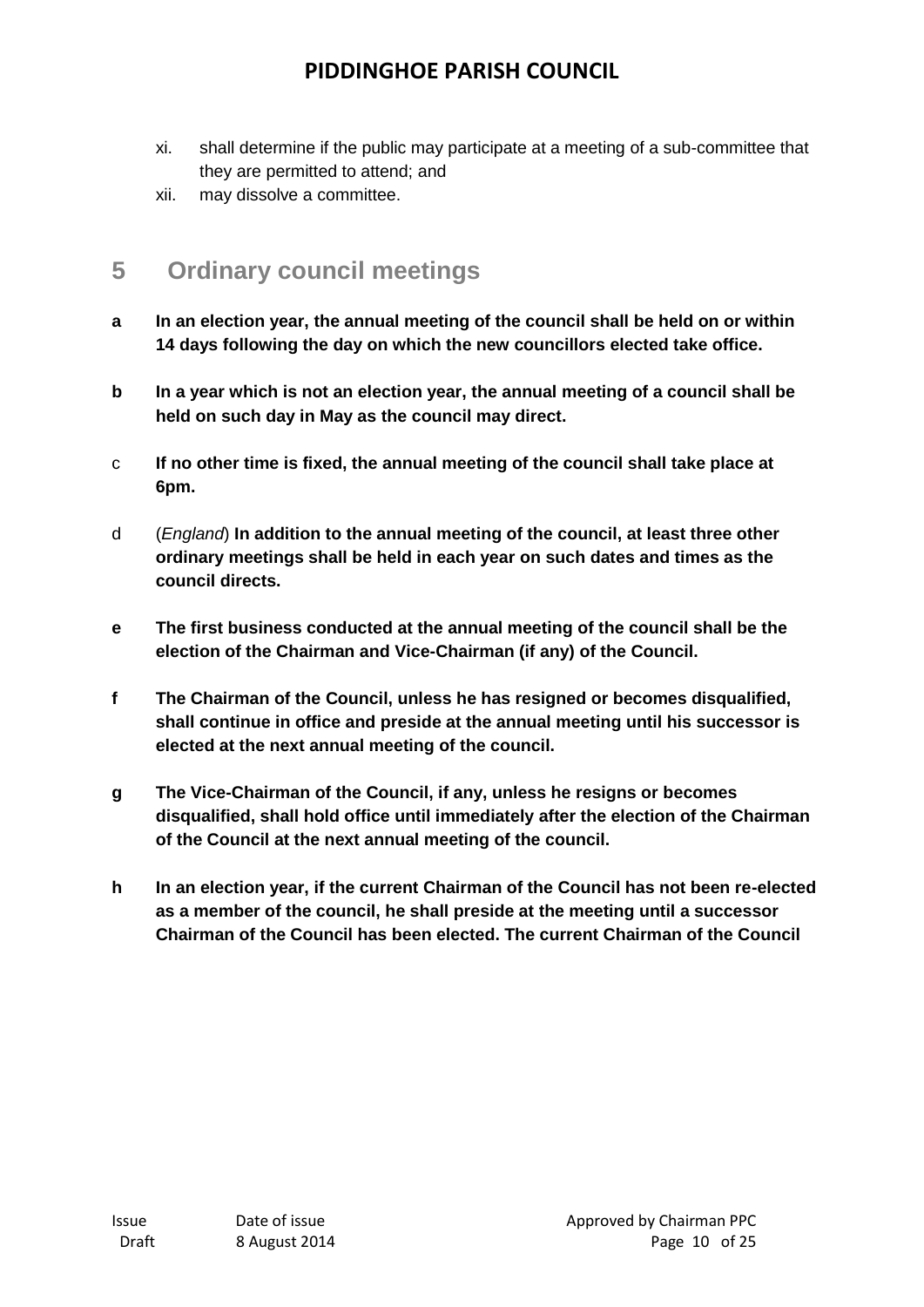**shall not have an original vote in respect of the election of the new Chairman of the Council but must give a casting vote in the case of an equality of votes.**

- **i In an election year, if the current Chairman of the Council has been re-elected as a member of the council, he shall preside at the meeting until a new Chairman of the Council has been elected. He may exercise an original vote in respect of the election of the new Chairman of the Council and must give a casting vote in the case of an equality of votes.**
- j Following the election of the Chairman of the Council and Vice-Chairman (if any) of the Council at the annual meeting of the council, the business of the annual meeting shall include:
	- i. **In an election year, delivery by the Chairman of the Council and councillors of their acceptance of office forms unless the council resolves for this to be done at a later date**. **In a year which is not an election year, delivery by the Chairman of the Council of his acceptance of office form unless the council resolves for this to be done at a later date;**
	- ii. Confirmation of the accuracy of the minutes of the last meeting of the council;
	- iii. Receipt of the minutes of the last meeting of a committee;
	- iv. Consideration of the recommendations made by a committee;
	- v. Review of delegation arrangements to committees, sub-committees, staff and other local authorities;
	- vi. Review of the terms of reference for committees;
	- vii. Appointment of members to existing committees;
	- viii. Appointment of any new committees in accordance with standing order 4 above;
	- ix. Review and adoption of appropriate standing orders and financial regulations;
	- x. Review of arrangements, including any charters and agency agreements, with other local authorities and review of contributions made to expenditure incurred by other local authorities;
	- xi. Review of representation on or work with external bodies and arrangements for reporting back;
	- xii. (*England*) In an election year, to make arrangements with a view to the council becoming eligible to exercise the general power of competence in the future;
	- xiii. Review of inventory of land and assets including buildings and office equipment;
	- xiv. Confirmation of arrangements for insurance cover in respect of all insured risks;
	- xv. Review of the council's and/or staff subscriptions to other bodies;
	- xvi. Review of the council's complaints procedure;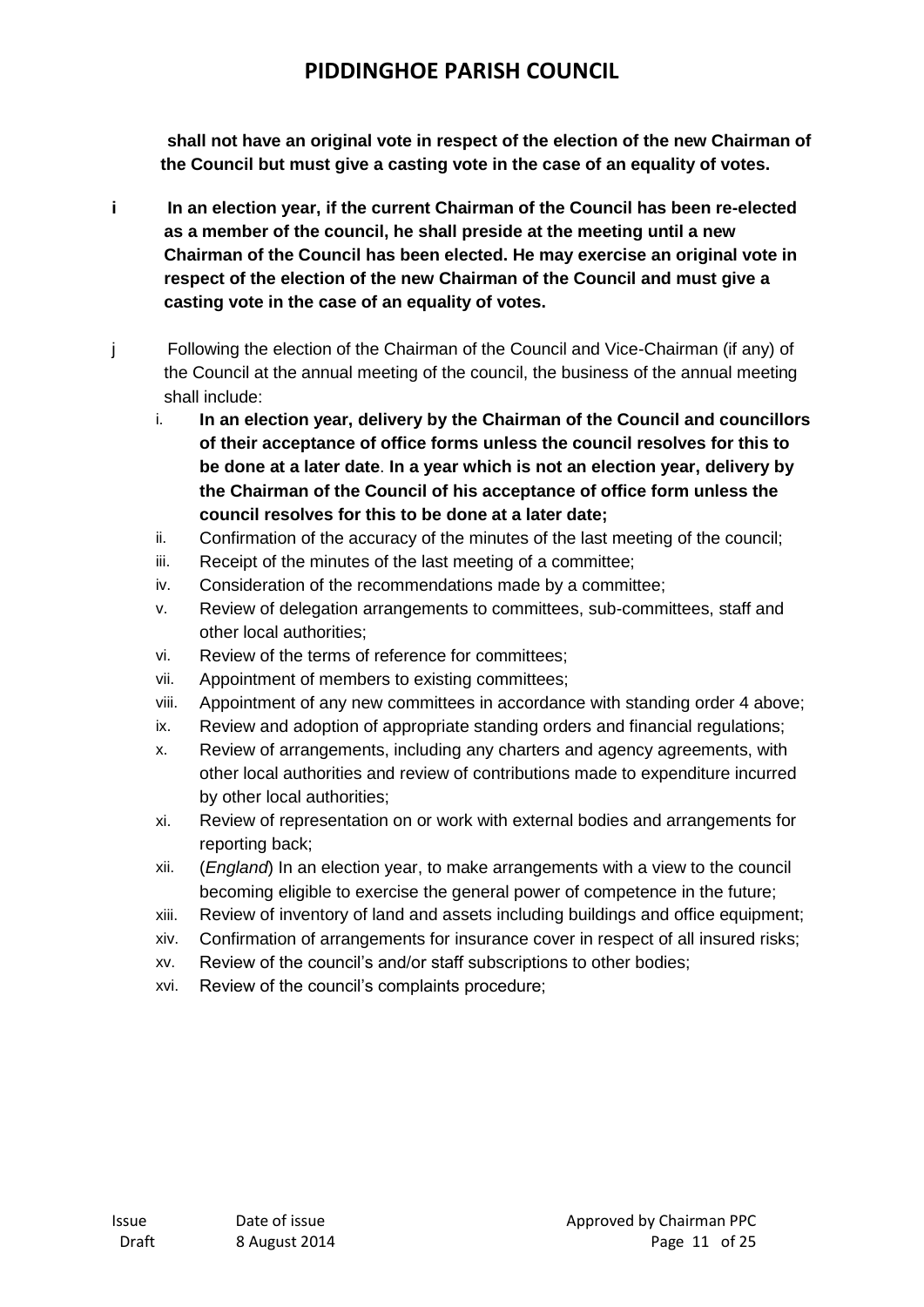- xvii. Review of the council's procedures for handling requests made under the Freedom of Information Act 2000 and the Data Protection Act 1998;
- xviii. Review of the council's policy for dealing with the press/media; and
- xix. Determining the time and place of ordinary meetings of the full council up to and including the next annual meeting of full council.
- 6 Extraordinary meetings of the council and committees and sub-committees
- **a The Chairman of the Council may convene an extraordinary meeting of the council at any time.**
- b **If the Chairman of the Council does not or refuses to call an extraordinary meeting of the council within seven days of having been requested in writing to do so by two councillors, any two councillors may convene an extraordinary meeting of the council. The public notice giving the time, place and agenda for such a meeting must be signed by the two councillors.**
- c The chairman of a committee [or a sub-committee] may convene an extraordinary meeting of the committee [or the sub-committee] at any time.
- d If the chairman of a committee [or a sub-committee] does not or refuses to call an extraordinary meeting within 3 days of having been requested by to do so by 3 members of the committee [or the sub-committee], any 3 members of the committee [and the sub-committee] may convene an extraordinary meeting of a committee [and a sub-committee].

## **7 Previous resolutions**

a A resolution shall not be reversed within six months except either by a special motion, which requires written notice by at least 3 councillors to be given to the Proper Officer in accordance with standing order 9 below, or by a motion moved in pursuance of the recommendation of a committee or a sub-committee.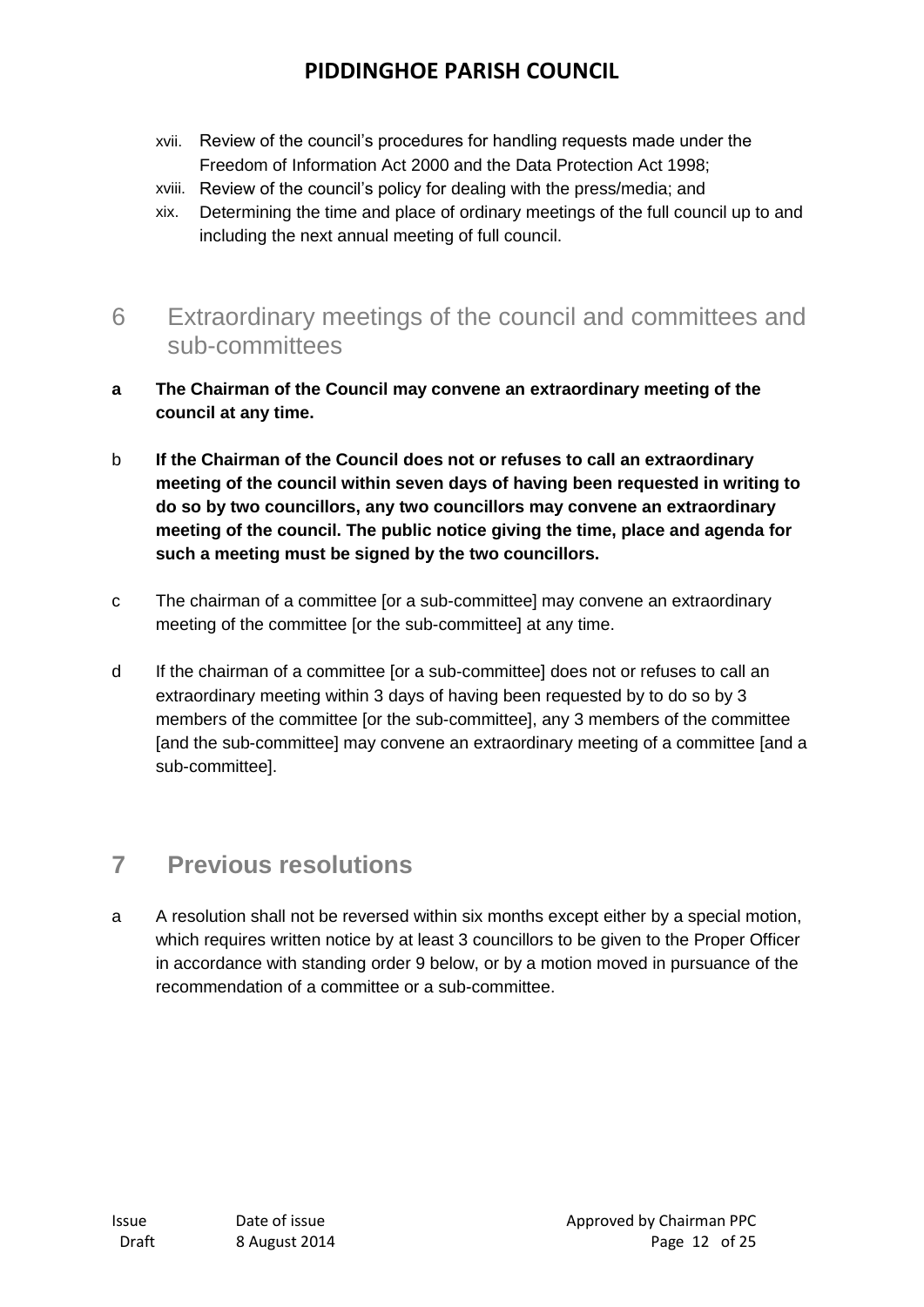b When a motion moved pursuant to standing order 7(a) above has been disposed of, no similar motion may be moved within a further six months.

## **8 Voting on appointments**

a Where more than two persons have been nominated for a position to be filled by the council and none of those persons has received an absolute majority of votes in their favour, the name of the person having the least number of votes shall be struck off the list and a fresh vote taken. This process shall continue until a majority of votes is given in favour of one person. A tie in votes may be settled by the casting vote exerciseable by the chairman of the meeting.

## **9 Motions for a meeting that require written notice to be given to the proper Officer**

- a A motion shall relate to the responsibilities of the meeting which it is tabled for and in any event shall relate to the performance of the council's statutory functions, powers and obligations or an issue which specifically affects the council's area or its residents.
- b No motion may be moved at a meeting unless it is on the agenda and the mover has given written notice of its wording to the Proper Officer at least 5 clear days before the meeting. Clear days do not include the day of the notice or the day of the meeting.
- c The Proper Officer may, before including a motion on the agenda received in accordance with standing order 9(b) above, correct obvious grammatical or typographical errors in the wording of the motion.
- d If the Proper Officer considers the wording of a motion received in accordance with standing order 9(b) above is not clear in meaning, the motion shall be rejected until the mover of the motion resubmits it in writing to the Proper Officer so that it can be understood at least 5 clear days before the meeting.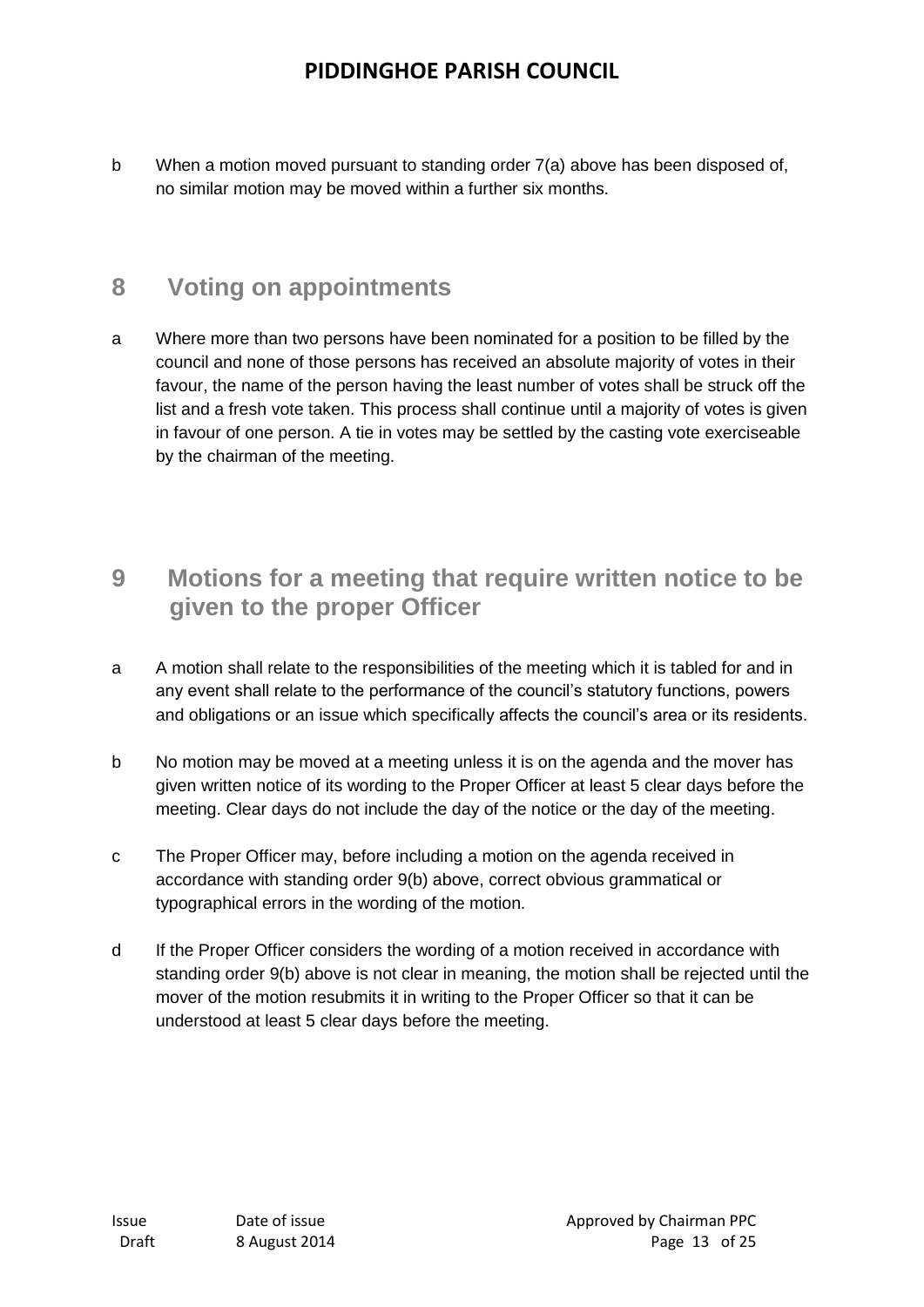- e If the wording or subject of a proposed motion is considered improper, the Proper Officer shall consult with the chairman of the forthcoming meeting or, as the case may be, the councillors who have convened the meeting, to consider whether the motion shall be included in the agenda or rejected.
- f Subject to standing order 9(e) above, the decision of the Proper Officer as to whether or not to include the motion on the agenda shall be final.
- g Motions received shall be recorded in a book for that purpose and numbered in the order that they are received.
- h Motions rejected shall be recorded in a book for that purpose with an explanation by the Proper Officer for their rejection.

## **10 Motions at a meeting that do not require written notice**

- a The following motions may be moved at a meeting without written notice to the Proper Officer;
	- i. to correct an inaccuracy in the draft minutes of a meeting;
	- ii. to move to a vote;
	- iii. to defer consideration of a motion;
	- iv. to refer a motion to a particular committee or sub-committee;
	- v. to appoint a person to preside at a meeting;
	- vi. to change the order of business on the agenda;
	- vii. to proceed to the next business on the agenda;
	- viii. to require a written report;
	- ix. to appoint a committee or sub-committee and their members;
	- x. to extend the time limits for speaking;
	- xi. to exclude the press and public from a meeting in respect of confidential or sensitive information which is prejudicial to the public interest;
	- xii. to not hear further from a councillor or a member of the public;
	- xiii. to exclude a councillor or member of the public for disorderly conduct;
	- xiv. to temporarily suspend the meeting;
	- xv. to suspend a particular standing order (unless it reflects mandatory statutory requirements);
	- xvi. to adjourn the meeting; or
	- xvii. to close a meeting.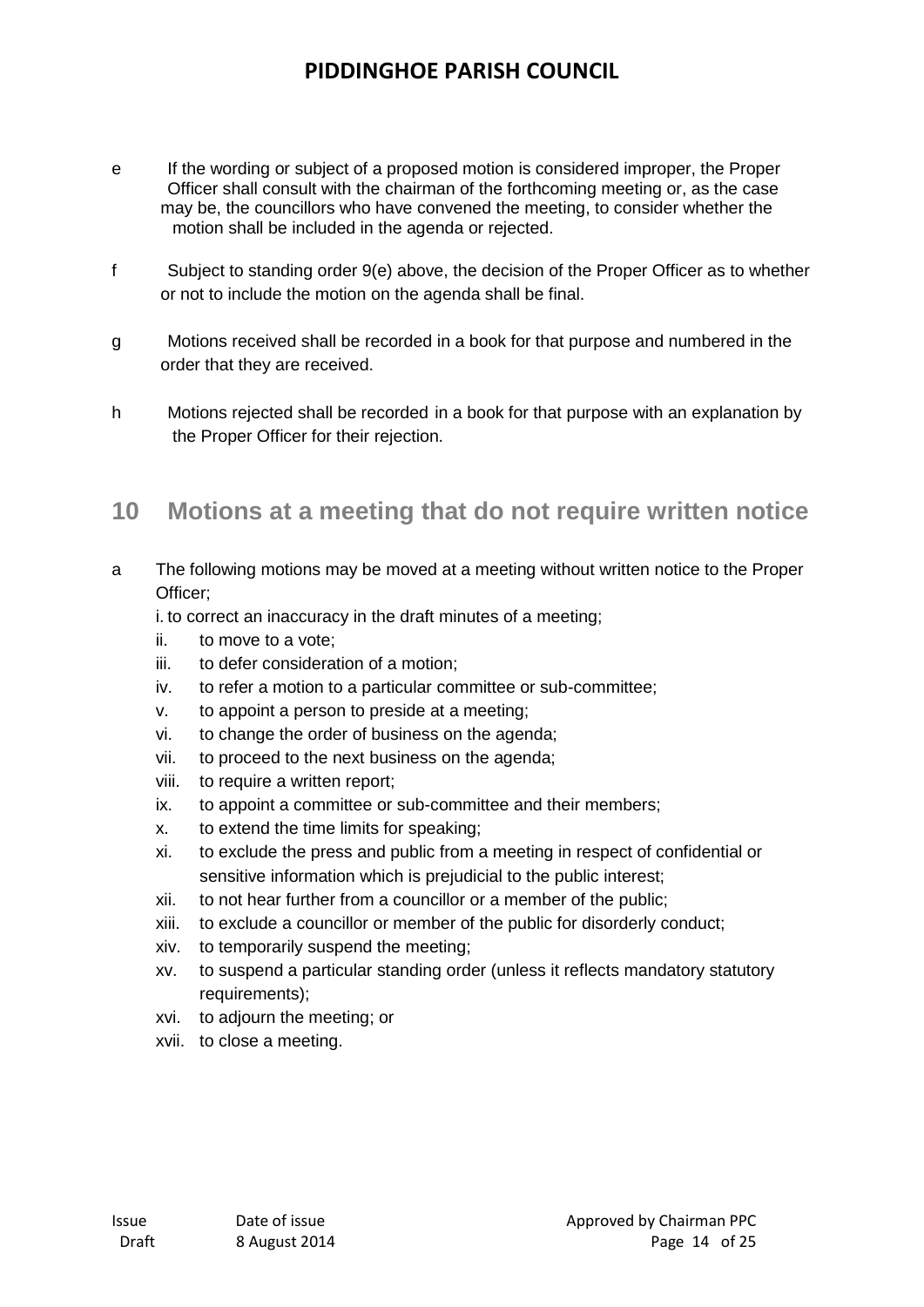## **11 Handling confidential or sensitive information**

- a The agenda, papers that support the agenda and the minutes of a meeting shall not disclose or otherwise undermine confidential or sensitive information which for special reasons would not be in the public interest.
- b Councillors and staff shall not disclose confidential or sensitive information which for special reasons would not be in the public interest.

#### **12 Draft minutes**

- a If the draft minutes of a preceding meeting have been served on councillors with the agenda to attend the meeting at which they are due to be approved for accuracy, they shall be taken as read.
- b There shall be no discussion about the draft minutes of a preceding meeting except in relation to their accuracy. A motion to correct an inaccuracy in the draft minutes shall be moved in accordance with standing order 10(a)(i) above.
- c The accuracy of draft minutes, including any amendment(s) made to them, shall be confirmed by resolution and shall be signed by the chairman of the meeting and stand as an accurate record of the meeting to which the minutes relate.
- d If the chairman of the meeting does not consider the minutes to be an accurate record of the meeting to which they relate, he shall sign the minutes and include a paragraph in the following terms or to the same effect:

"The chairman of this meeting does not believe that the minutes of the meeting of the PPC held on [date] in respect of PPC were a correct record but his view was not upheld by the meeting and the minutes are confirmed as an accurate record of the proceedings."

e Upon a resolution which confirms the accuracy of the minutes of a meeting, the draft minutes or recordings of the meeting for which approved minutes exist shall be destroyed.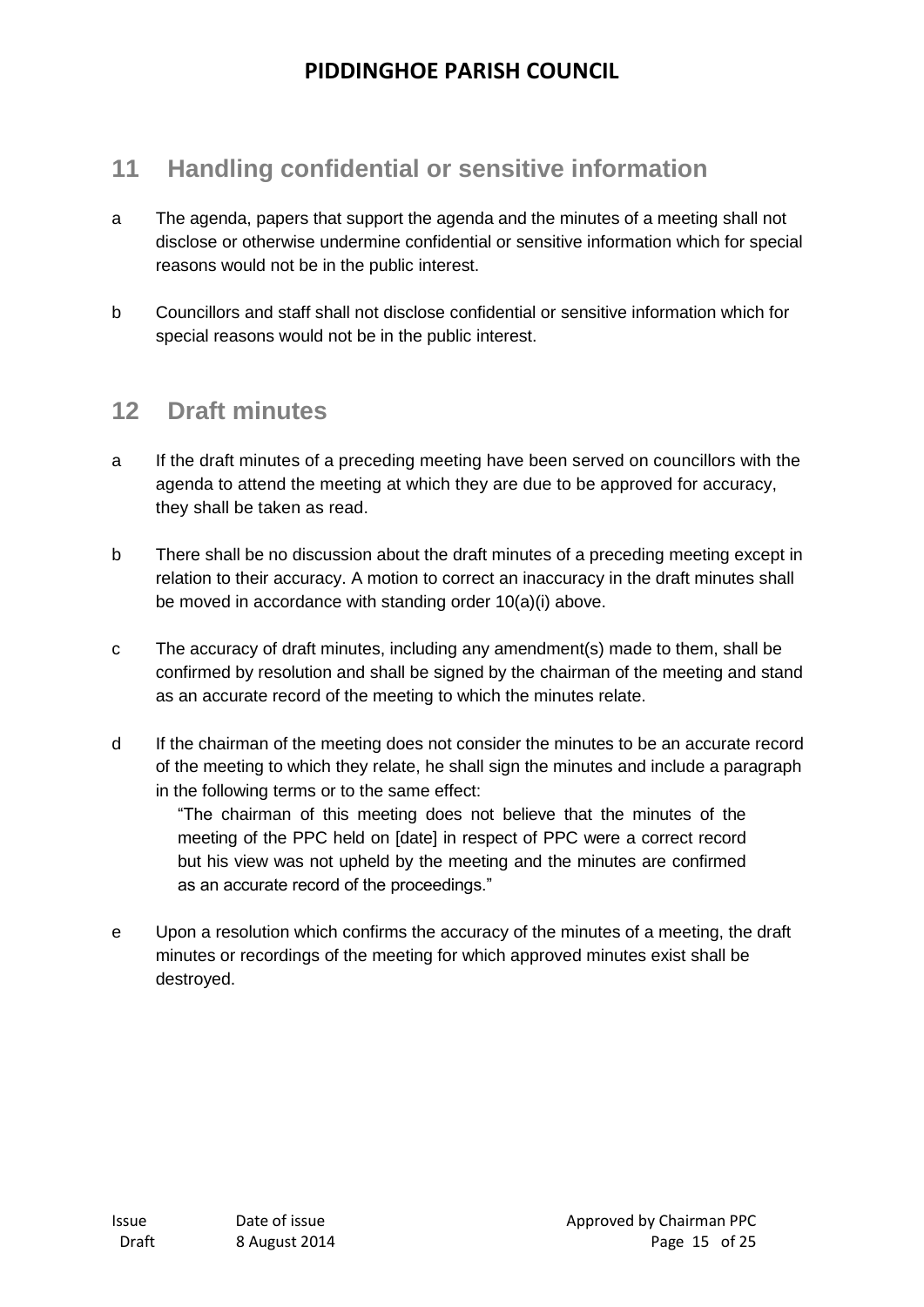## **13 Code of conduct and dispensations**

*See also standing order 3(t) above.* 

#### **England**

- a All councillors and non-councillors with voting rights shall observe the code of conduct adopted by the council.
- b Unless he has been granted a dispensation, a councillor or non-councillor with voting rights shall withdraw from a meeting when it is considering a matter in which he has a disclosable pecuniary interest. He may return to the meeting after it has considered the matter in which he had the interest.
- c Unless he has been granted a dispensation, a councillor or non-councillor with voting rights shall withdraw from a meeting when it is considering a matter in which he has another interest if so required by the council's code of conduct. He may return to the meeting after it has considered the matter in which he had the interest.
- d **Dispensation requests shall be in writing and submitted to the Proper Officer** as soon as possible before the meeting, or failing that, at the start of the meeting for which the dispensation is required.
- e A decision as to whether to grant a dispensation shall be made [by the Proper Officer] OR [by a meeting of the council, or committee or sub-committee for which the dispensation is required] and that decision is final.
- f A dispensation request shall confirm:
	- i. the description and the nature of the disclosable pecuniary interest or other interest to which the request for the dispensation relates;
	- ii. whether the dispensation is required to participate at a meeting in a discussion only or a discussion and a vote;
	- iii. the date of the meeting or the period (not exceeding four years) for which the dispensation is sought; and
	- iv. an explanation as to why the dispensation is sought.
- g Subject to standing orders 13(d) and (f) above, dispensations requests shall be considered [by the Proper Officer before the meeting or, if this is not possible, at the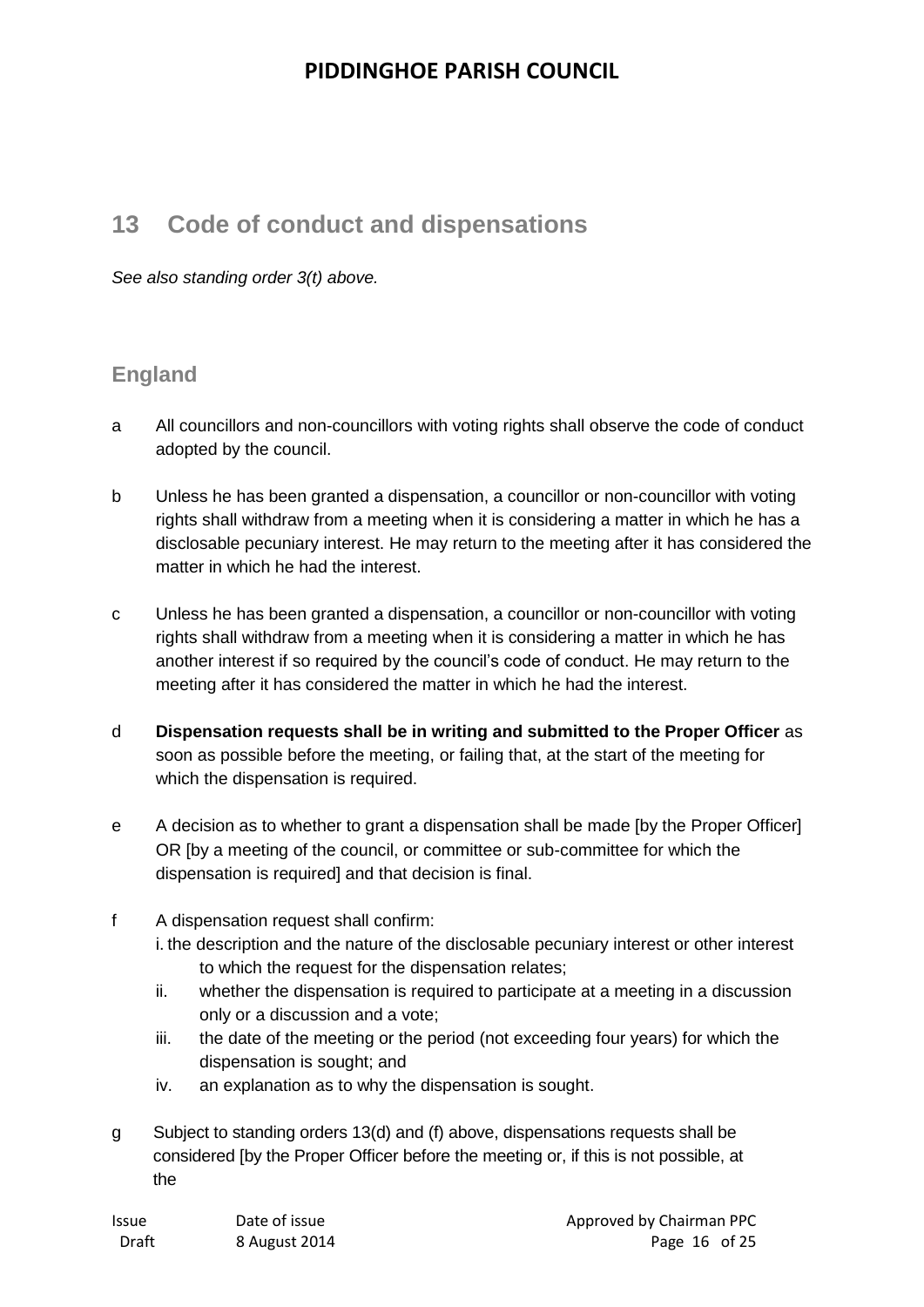start of the meeting for which the dispensation is required] OR [at the beginning of themeeting of the council, or committee or a sub-committee for which the dispensation is required].

- **h A dispensation may be granted in accordance with standing order 13(e) above if having regard to all relevant circumstances the following applies:**
	- **i. without the dispensation the number of persons prohibited from participating in the particular business would be so great a proportion of the meeting transacting the business as to impede the transaction of the business or**
	- **ii. granting the dispensation is in the interests of persons living in the council's area or**
	- **iii. it is otherwise appropriate to grant a dispensation.**

## **16 Code of conduct complaints**

- a Upon notification by the District or Unitary Council [(Wales) [County Borough] OR [County Council]] that it is dealing with a complaint that a councillor or non-councillor with voting rights has breached the council's code of conduct, the Proper Officer shall, subject to standing order 11 above, report this to the council.
- b Where the notification in standing order 14(a) above relates to a complaint made by the Proper Officer, the Proper Officer shall notify the Chairman of Council of this fact, and the Chairman shall nominate another staff member to assume the duties of the Proper Officer in relation to the complaint until it has been determined [(England) and the council has agreed what action, if any, to take in accordance with standing order 14(d) below].
- c The council may:
	- i. provide information or evidence where such disclosure is necessary to progress an investigation of the complaint or is required by law;
	- ii. seek information relevant to the complaint from the person or body with statutory responsibility for investigation of the matter;
	- iii. [(Wales) indemnify the councillor or non-councillor with voting rights in respect of his related legal costs and any such indemnity is subject to approval by a meeting of the full council.]
- **d** *(England)* **Upon notification by the District or Unitary Council that a councillor or non-councillor with voting rights has breached the council's code of conduct, the council shall consider what, if any, action to take against him. Such action excludes disqualification or suspension from office.**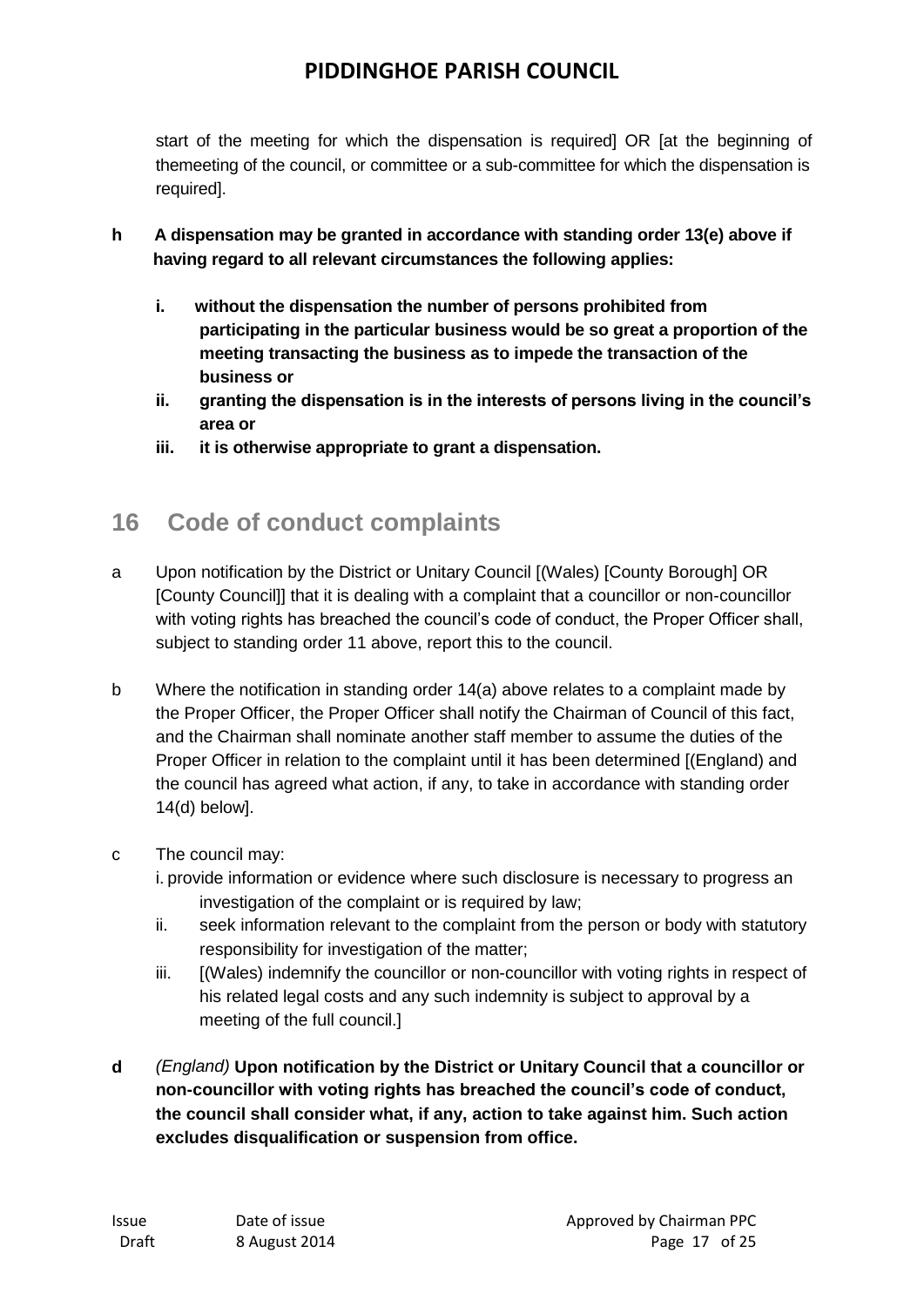## **15 Proper Officer**

- a The Proper Officer shall be either (i) the clerk or (ii) other staff member(s) nominated by the council to undertake the work of the Proper Officer when the Proper Officer is absent.
- b The Proper Officer shall:
	- i. **[at least three clear days before a meeting of the council, a committee** and a sub-committee **serve on councillors, by delivery or post at their residences, a signed summons confirming the time, place and the agenda.]**  OR

[at least three clear days before a meeting of the council, a committee and a subcommittee serve on councillors a summons, by email, confirming the time, place and the agenda provided any such email contains the electronic signature and title of the Proper Officer].

*See standing order 3(b) above for the meaning of clear days for a meeting of a full council and standing order 3 (c) above for a meeting of a committee.*

- ii. **give public notice of the time, place and agenda at least three clear days before a meeting of the council or a meeting of a committee** or a subcommittee **(provided that the public notice with agenda of an extraordinary meeting of the council convened by councillors is signed by them);** *See standing order 3(b) above for the meaning of clear days for a meeting of a full council and standing order 3(c) above for a meeting of a committee.*
- iii. subject to standing order 9 above, include on the agenda all motions in the order received unless a councillor has given written notice at least ( ) days before the meeting confirming his withdrawal of it;
- iv. **convene a meeting of full council for the election of a new Chairman of the Council, occasioned by a casual vacancy in his office;**
- v. facilitate inspection of the minute book by local government electors;
- vi. **receive and retain copies of byelaws made by other local authorities;**
- vii. retain acceptance of office forms from councillors;
- viii. retain a copy of every councillor's register of interests;
- ix. assist with responding to requests made under the Freedom of Information Act 2000 and Data Protection Act 1998, in accordance with and subject to the council's policies and procedures relating to the same;
- x. receive and send general correspondence and notices on behalf of the council except where there is a resolution to the contrary;
- xi. manage the organisation, storage of, access to and destruction of information held by the council in paper and electronic form;
- xii. arrange for legal deeds to be executed; *See also standing order 22 below.*
- xiii. arrange or manage the prompt authorisation, approval, and instruction regarding any payments to be made by the council in accordance with the council's financial regulations;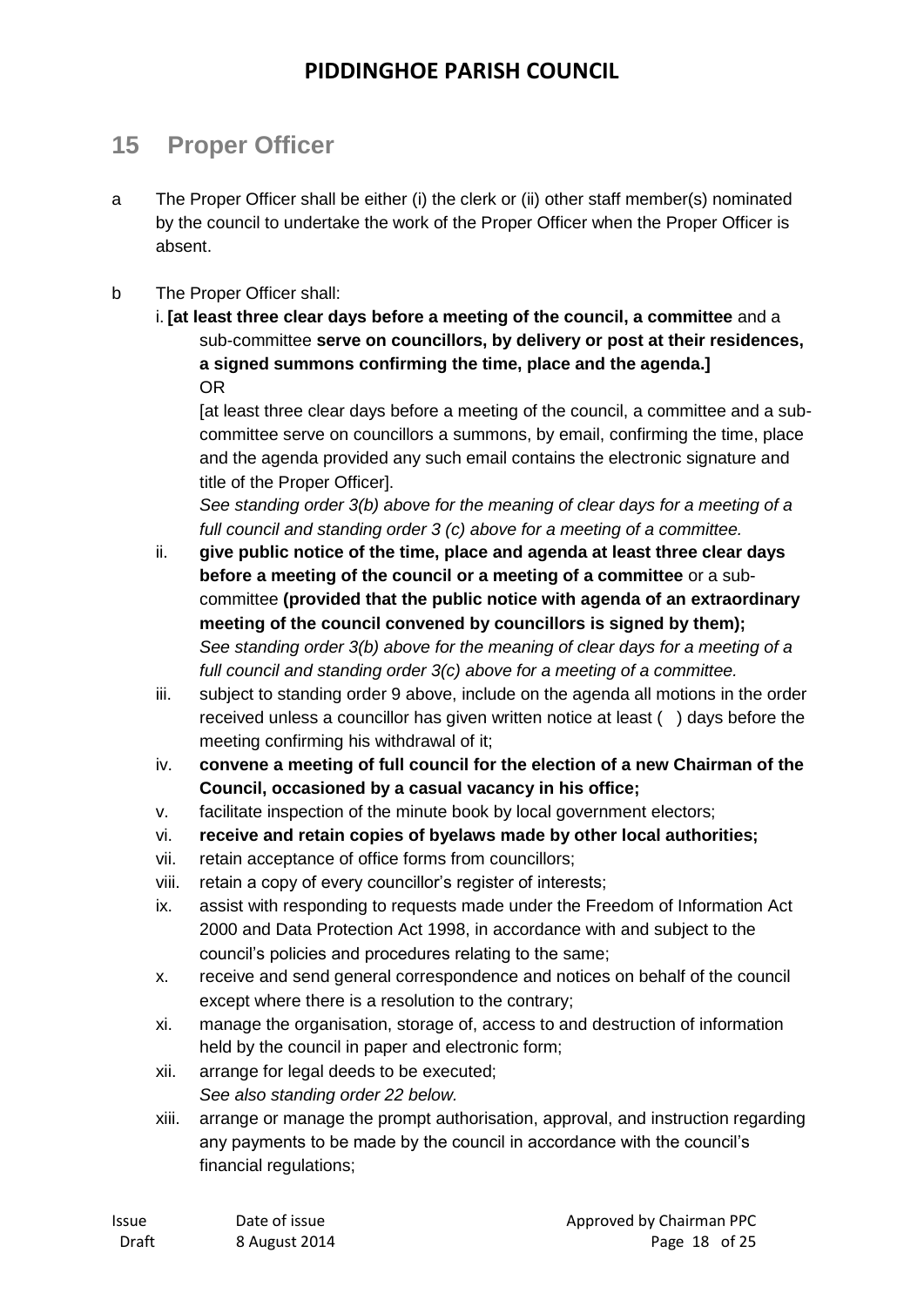- xiv. record every planning application notified to the council and the council's response to the local planning authority in a book for such purpose;
- xv refer a planning application received by the council to the [Chairman or in his absence the Vice-Chairman of the Council] OR [Chairman or in his absence Vice-Chairman (if any) or delegated Councillor within two working days of receipt to facilitate an extraordinary meeting if the nature of a planning application requires consideration before the next ordinary meeting of the PPC;
- xv. manage access to information about the council via the publication scheme; and
- xvi. retain custody of the seal of the council (if any) which shall not be used without a resolution to that effect.

*See also standing order 22 below.*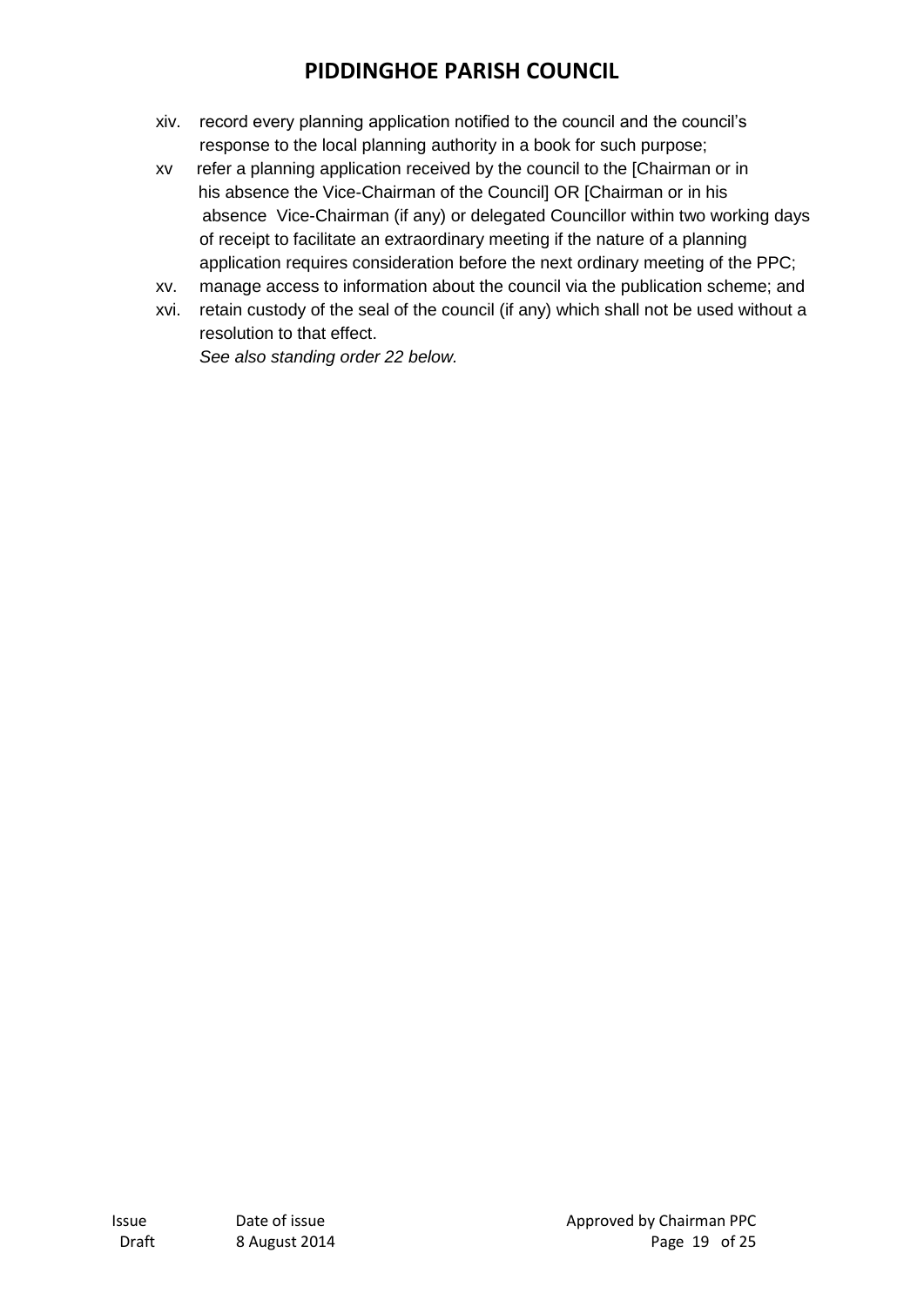## **16 Responsible Financial Officer**

a The council shall appoint appropriate staff member(s) to undertake the work of the Responsible Financial Officer when the Responsible Financial Officer is absent.

#### **17 Accounts and accounting statements**

- a "Proper practices" in standing orders refer to the most recent version of [Governance and Accountability for Local Councils – a Practitioners' Guide (England)] OR [Governance and Accountability for Local Councils in Wales – A Practitioners' Guide].
- b All payments by the council shall be authorised, approved and paid in accordance with the law, proper practices and the council's financial regulations.
- c The Responsible Financial Officer shall supply to each councillor as soon as practicable after 30 June, 30 September and 31 December in each year a statement to summarise:
	- i. the council's receipts and payments for each quarter;
	- ii. the council's aggregate receipts and payments for the year to date;
	- iii. the balances held at the end of the quarter being reported

and which includes a comparison with the budget for the financial year and highlights any actual or potential overspends.

- d As soon as possible after the financial year end at 31 March, the Responsible Financial Officer shall provide:
	- i. each councillor with a statement summarising the council's receipts and payments for the last quarter and the year to date for information; and
	- ii. to the full council the accounting statements for the year in the form of Section 1 of the annual return, as required by proper practices, for consideration and approval.
- e The year end accounting statements shall be prepared in accordance with proper practices and applying the form of accounts determined by the council (receipts and payments, or income and expenditure) for a year to 31 March. A completed draft annual return shall be presented to each councillor before the end of the following month of May. The annual return of the council, which is subject to external audit, including the annual governance statement, shall be presented to council for consideration and formal approval before 30 June.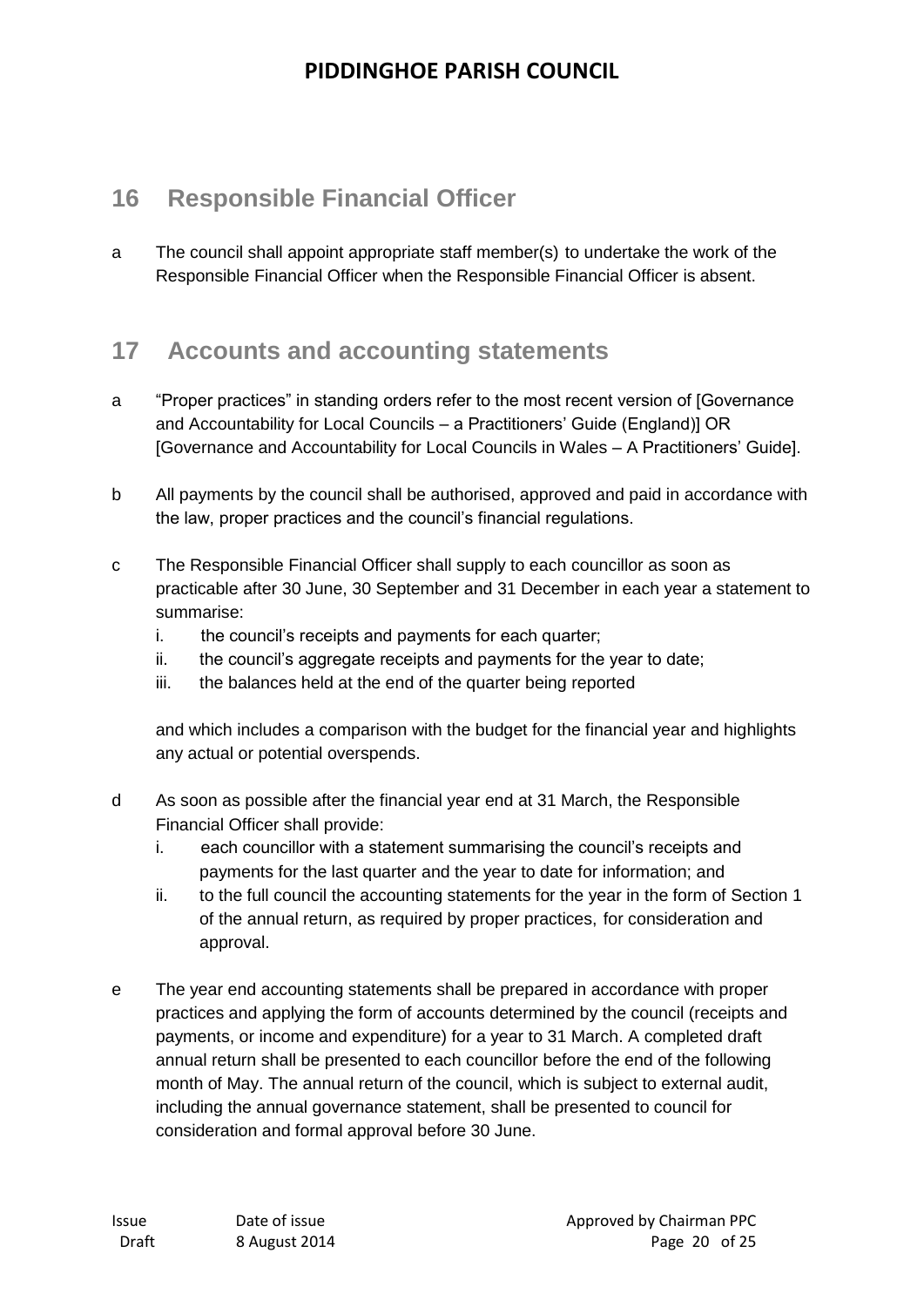# **18 Financial controls and procurement**

- a The council shall consider and approve financial regulations drawn up by the Responsible Financial Officer, which shall include detailed arrangements in respect of the following:
	- i. the keeping of accounting records and systems of internal controls;
	- ii. the assessment and management of financial risks faced by the council;
	- iii. the work of the independent internal auditor in accordance with proper practices and the receipt of regular reports from the internal auditor, which shall be required at least annually;
	- iv. the inspection and copying by councillors and local electors of the council's accounts and/or orders of payments; and
	- v. procurement policies (subject to standing order 18(c) below) including the setting of values for different procedures where a contract has an estimated value of less than [£60,000].
- b Financial regulations shall be reviewed regularly and at least annually for fitness of purpose.
- c **Financial regulations shall confirm that a proposed contract for the supply of goods, materials, services and the execution of works with an estimated value in excess of [**£60,000**] shall be procured on the basis of a formal tender as summarised in standing order 18(d) below.**
- d Subject to additional requirements in the financial regulations of the council, the tender process for contracts for the supply of goods, materials, services or the execution of works shall include, as a minimum, the following steps:
	- i. a specification for the goods, materials, services or the execution of works shall be drawn up;
	- ii. an invitation to tender shall be drawn up to confirm (i) the council's specification (ii) the time, date and address for the submission of tenders (iii) the date of the council's written response to the tender and (iv) the prohibition on prospective contractors contacting councillors or staff to encourage or support their tender outside the prescribed process;
	- iii. the invitation to tender shall be advertised in a local newspaper and in any other manner that is appropriate;
	- iv. tenders are to be submitted in writing in a sealed marked envelope addressed to the Proper Officer;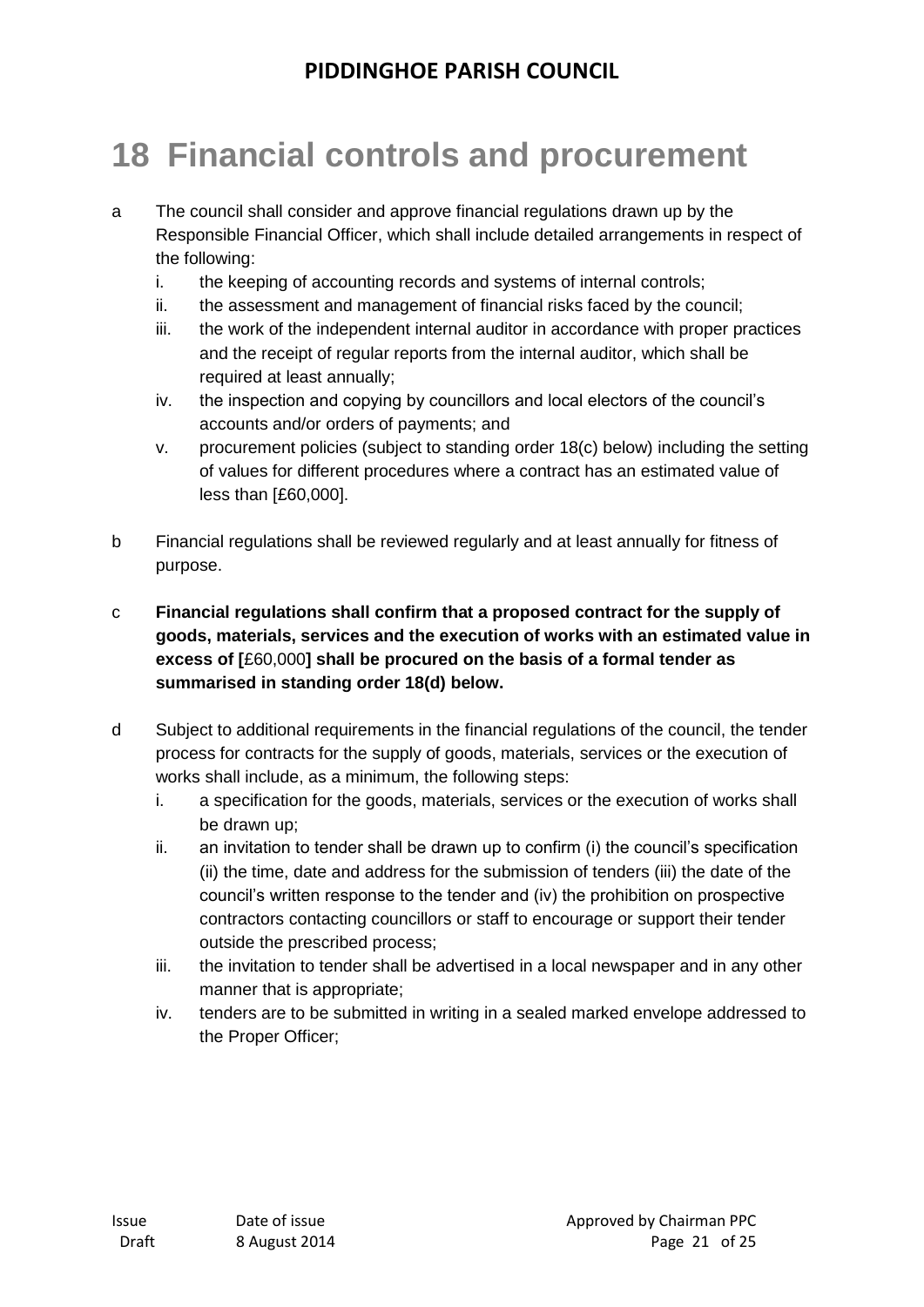- v. tenders shall be opened by the Proper Officer in the presence of at least one councillor after the deadline for submission of tenders has passed;
- vi. tenders are to be reported to and considered by the appropriate meeting of the council or a committee or sub-committee with delegated responsibility.
- e Neither the council, nor a committee or a sub-committee with delegated responsibility for considering tenders, is bound to accept the lowest value tender.
- f **Where the value of a contract is likely to exceed £138,893 (or other threshold specified by the Office of Government Commerce from time to time) the council must consider whether the Public Contracts Regulations 2006 (SI No. 5, as amended) and the Utilities Contracts Regulations 2006 (SI No. 6, as amended) apply to the contract and, if either of those Regulations apply, the council must comply with EU procurement rules.**

#### **I propose to remove section 19 please confirm**

## **19 Handling staff matters**

- a A matter personal to a member of staff that is being considered by a meeting of council OR [the ( ) committee] OR [the ( ) sub-committee] is subject to standing order 11 above.
- b Subject to the council's policy regarding absences from work, the council's most senior member of staff shall notify the chairman of [the () committee] OR [the () sub-committee] or, if he is not available, the vice-chairman of [the ( ) committee] OR [the ( ) sub-committee] of absence occasioned by illness or other reason and that person shall report such absence to [the ( ) committee] OR [the ( ) sub-committee] at its next meeting.
- c The chairman of [the ( ) committee] OR [the ( ) sub-committee] or in his absence, the vice-chairman shall upon a resolution conduct a review of the performance and annual appraisal of the work of [the employee's job title]. The reviews and appraisal shall be reported in writing and is subject to approval by resolution by [the ( ) committee] OR [the ( ) sub-committee].
- d Subject to the council's policy regarding the handling of grievance matters, the council's most senior employee (or other employees) shall contact the chairman of [the ( ) committee] OR [the ( ) sub-committee] or in his absence, the vice-chairman of [the ( ) committee] OR [the ( ) sub-committee] in respect of an informal or formal grievance matter, and this matter shall be reported back and progressed by resolution of [the () committee] OR [the ( ) sub-committee].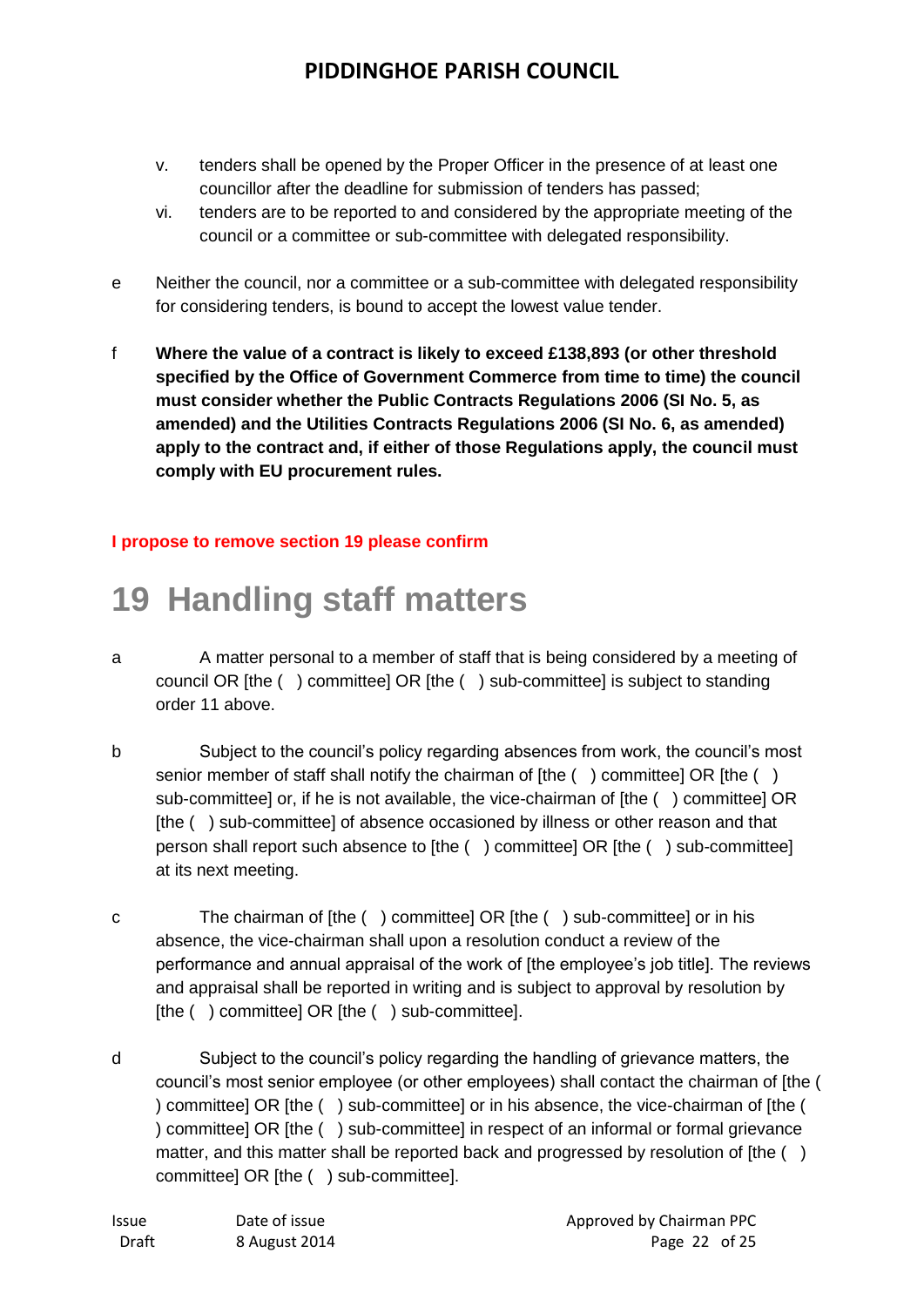- e Subject to the council's policy regarding the handling of grievance matters, if an informal or formal grievance matter raised by [the employee's job title] relates to the chairman or vice-chairman of [the ( ) committee] OR [the ( ) sub-committee], this shall be communicated to another member of [the () committee] OR [the () subcommittee], which shall be reported back and progressed by resolution of [the ( ) committee] OR [the ( ) sub-committee].
- f Any persons responsible for all or part of the management of staff shall treat the written records of all meetings relating to their performance, capabilities, grievance or disciplinary matters as confidential and secure.
- g The council shall keep all written records relating to employees secure. All paper records shall be secured and locked and electronic records shall be password protected and encrypted.
- h Only persons with line management responsibilities shall have access to staff records referred to in standing orders 19(f) and (g) above if so justified.
- i Access and means of access by keys and/or computer passwords to records of employment referred to in standing orders 19(f) and (g) above shall be provided only to (post holder) and/or the Chairman of the Council OR [the ( ) committee] OR [the ( ) sub-committee].

## **20 Requests for information**

- a Requests for information held by the council shall be handled in accordance with the council's policy in respect of handling requests under the Freedom of Information Act 2000 and the Data Protection Act 1998.
- b Correspondence from, and notices served by, the Information Commissioner shall be referred by the Proper Officer to the chairman of the PPC or its sub-committee. The said committee shall have the power to do anything to facilitate compliance with the Freedom of Information Act 2000.

## **21 Relations with the press/media**

a Requests from the press or other media for an oral or written comment or statement from the Council, its councillors or staff shall be handled in accordance with the Council's policy in respect of dealing with the press and/or other media.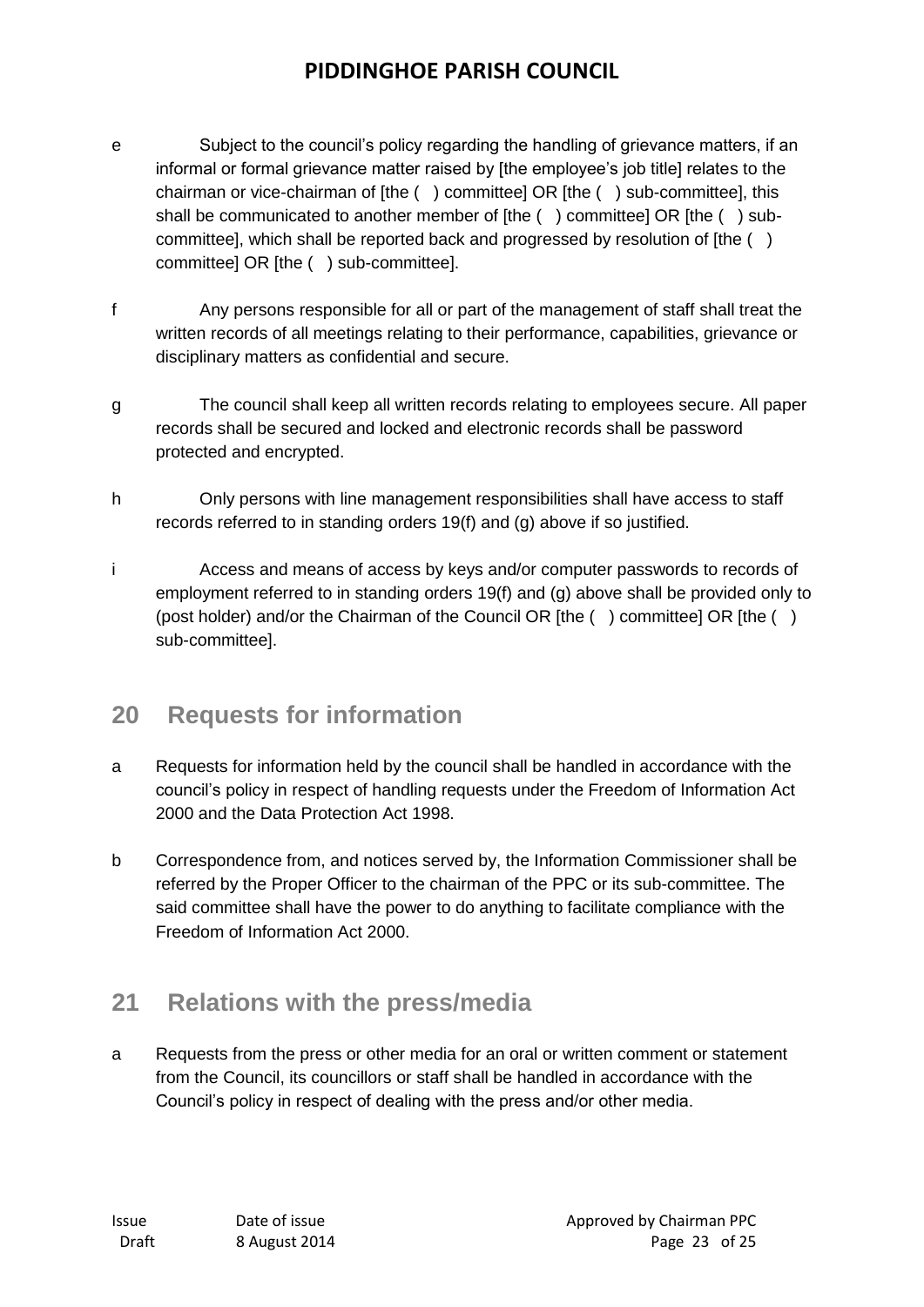## **22 Execution and sealing of legal deeds**

*See also standing orders 15(b)(xii) and (xvii) above.*

- a A legal deed shall not be executed on behalf of the council unless authorised by a resolution.
- **b [Subject to standing order 22(a) above, the council's common seal shall alone be used for sealing a deed required by law. It shall be applied by the Proper Officer in the presence of two councillors who shall sign the deed as witnesses.]** *The above is applicable to a council with a common seal.*

OR

**[Subject to standing order 22(a) above, any two councillors may sign, on behalf of the council, any deed required by law and the Proper Officer shall witness their signatures.]** 

*The above is applicable to a council without a common seal.*

## **23 Communicating with District and County or Unitary councillors**

a An invitation to attend a meeting of the council shall be sent, together with the agenda, to the ward councillor(s) of the [ Lewes District and Sussex County Council] OR [Unitary Council]] representing the area of the council.